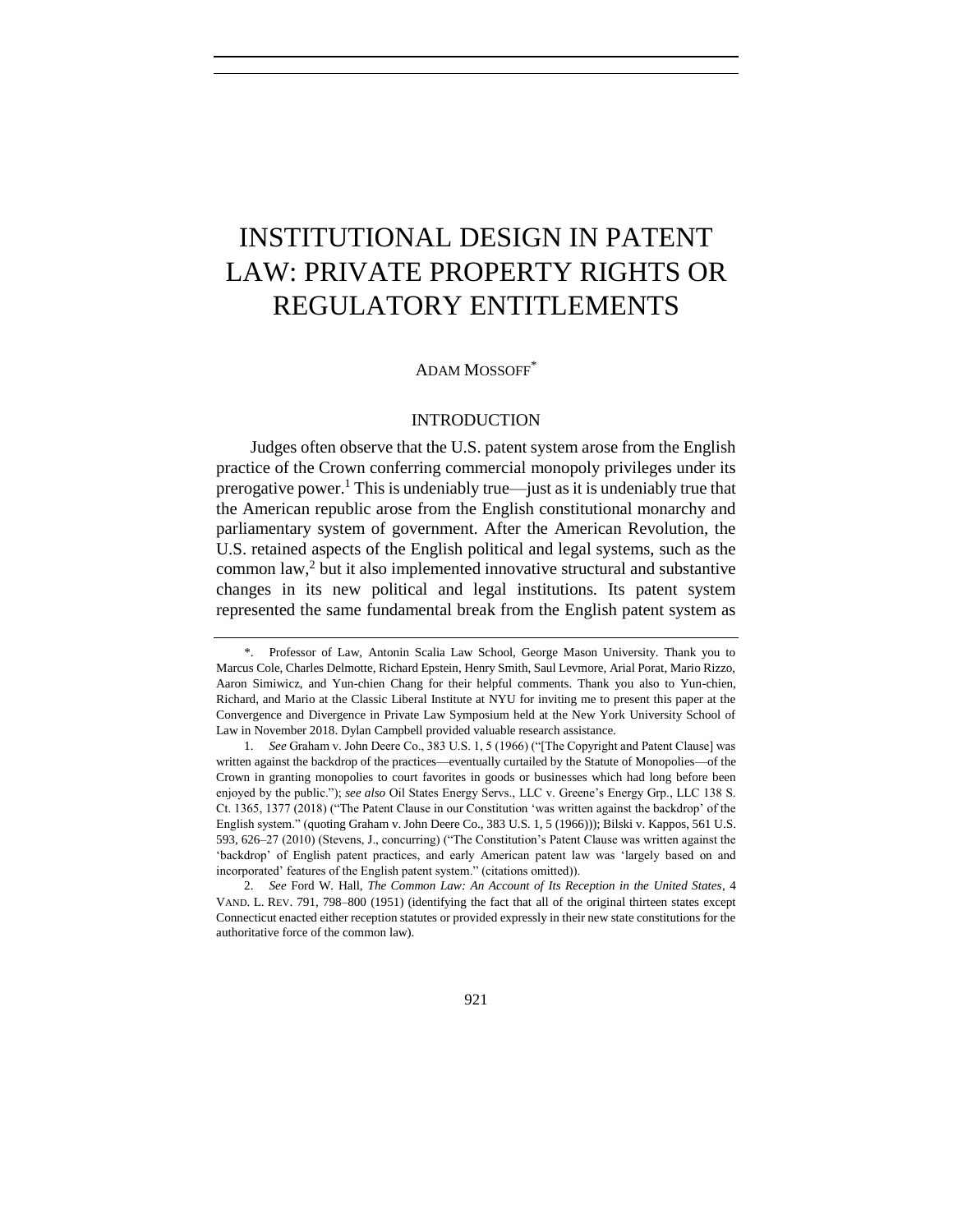other U.S. political and legal institutions.<sup>3</sup>

The early U.S. patent system was a legal system in transition, but with the first Patent Act of 1790, there were fundamental differences between the U.S. and English patent systems. This divergence reflected a fundamental choice in institutional design. It is the core difference between defining a patent, on the one hand, as a private property right or, on the other hand, as a regulatory entitlement—between securing rights through private law doctrines and legal institutions constrained by the rule of law versus granting rights as matters of public policy and through discretionary decision-making processes in the political organs of the government.<sup>4</sup>

This key distinction is often obscured by the oft-repeated judicial gloss about the provenance of the U.S. patent system. A single article cannot address all historical and institutional details, but, as historians and economists have recognized, the U.S. patent system generally diverged from the English patent system as a matter of institutional design by defining patent rights largely within the domain of private law.<sup>5</sup> By the late nineteenth century, there was some convergence among jurisdictions, as other countries adopted aspects of the U.S. private law model for their patent systems, such as providing enforceable property rights that are alienable in the marketplace for commercial development. The U.S. patent system has been the legal "gold standard" in applying to patents basic precepts of the rule of law, securing them in stable legal institutions such as a Patent Office that followed definitive procedures in first examining and then publishing the patents it

<sup>3.</sup> *See* B. Zorina Khan, *Trolls and Other Patent Inventions: Economic History and the Patent Controversy in the Twenty-First Century*, 21 GEO. MASON L. REV. 825, 830 (2014) ("The American patent system was deliberately designed to be different [from the British patent system]."); *see also* Adam Mossoff, *Who Cares What Thomas Jefferson Thought About Patents? Reevaluating the Patent "Privilege" in Historical Context*, 92 CORNELL L. REV. 953, 967 (2007) ("The provenance of the American patent system, as the American property system generally, is found in the English feudal system. . . . But an American patent in the late eighteenth century was radically different from the royal monopoly privilege dispensed by Queen Elizabeth or King James in the early seventeenth century.").

<sup>4.</sup> *See* B. ZORINA KHAN, THE DEMOCRATIZATION OF INVENTION: PATENTS AND COPYRIGHTS IN AMERICAN ECONOMIC DEVELOPMENT, 1790–1920, at 51 (Claudia Goldin ed., 2005). In contrast to British patent law, "U.S. doctrines emphatically repudiated the notion that the rights of patentees were subject to the arbitrary dictates of government." *Id.* 

<sup>5.</sup> *See generally id.* (examining the unique institutional and legal approach in the United States in securing patents as private property rights as compared to England and France, and identifying the positive impact this had on the U.S. innovation economy in the nineteenth century). For further discussion on the shift in defining and securing patents as private property rights in the United States, see Oren Bracha, *The Commodification of Patents 1600-1836: How Patents Became Rights and Why We Should Care*, 38 LOY. L.A. L. REV. 177, 181 (2004) ("Patents changed from case-specific discretionary policy or political grants of special privileges designed to achieve individually defined public purposes, to general standardized legal rights conferring a uniform set of entitlements whenever predefined criteria are fulfilled.").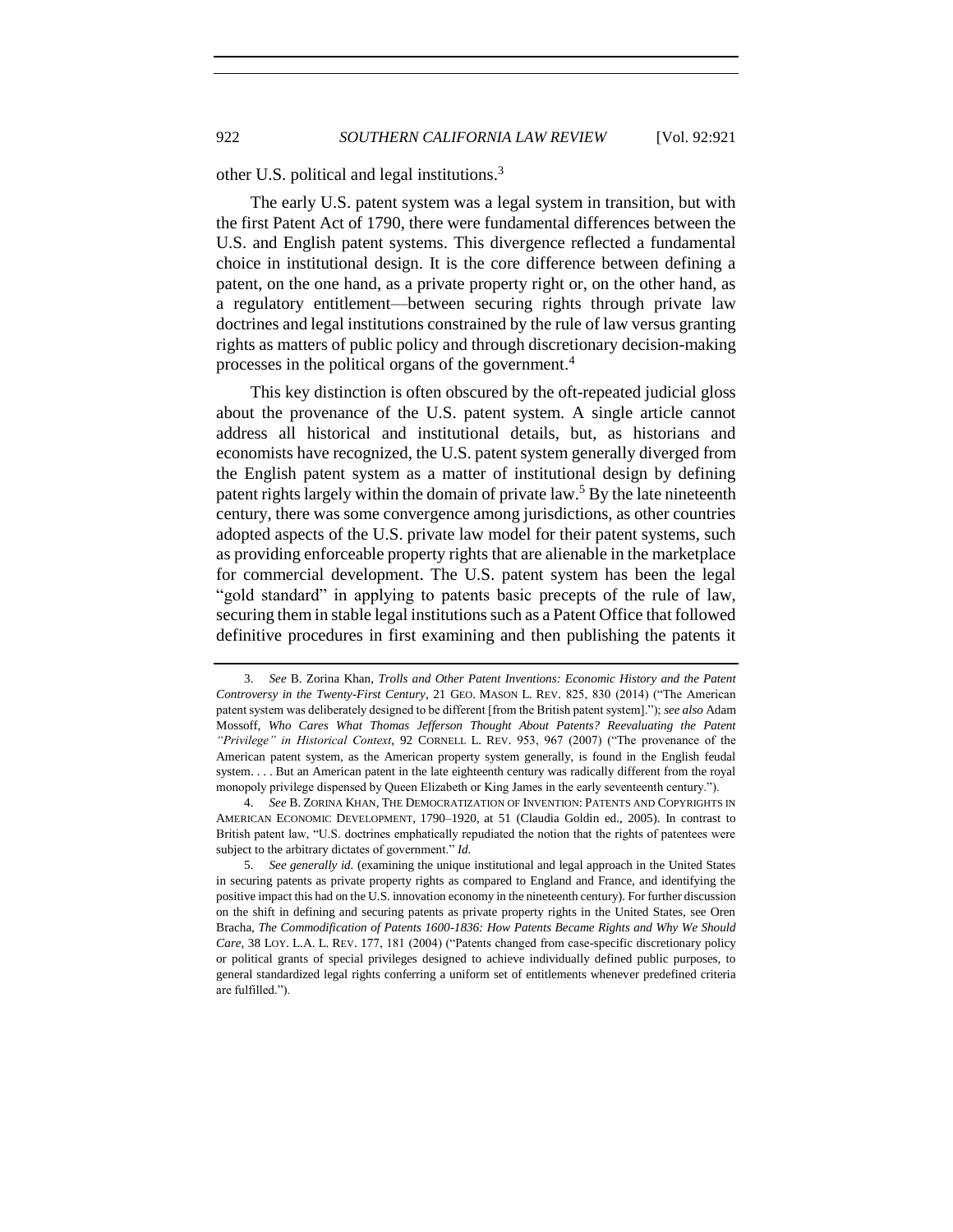issued to inventors, and using an independent judiciary to resolve infringement and validity disputes over issued patents.<sup>6</sup>

These comparative choices in institutional design are significant because, in the early twenty-first century, patent systems are diverging again. This time, however, the United States is shifting to a conception of patents as regulatory entitlements—defining patents as public rights within the administrative state, denying judicial remedies for private property rights to patent owners, and denying patent protections to new technologies, among other changes. Meanwhile, other jurisdictions are creating or reforming their patent systems as private law systems in order to promote their own innovation economies. This includes (surprisingly) China, which has moved aggressively in recent years to create a patent system and a supporting legal infrastructure as a key foundational pillar in its efforts to create its own growing innovation economy.

This Article will address the legal and economic implications of the institutional design choice in defining patents as private property rights versus public regulatory entitlements. First, it will identify the historical divergence of the U.S. patent system from the English patent system in two key respects: (1) in securing patents as private property rights by providing effective judicial remedies against infringers, both private citizens and public officials, and (2) in securing the alienation of patents in the marketplace on legal and commercial par with other property rights. It will detail these two fundamental pillars of a private property right in historical court decisions and in other primary sources in the historical record. Second, it summarizes the economic and historical evidence that has consistently found a causal relationship between a private law model for patent systems and growing innovation economies and flourishing societies. Third, it identifies the convergence in the nineteenth century around elements of the U.S. patent system, how this convergence was driven in part by the economic success of the U.S. patent system, and that the United States is now diverging from its historical private law model while other jurisdictions are retaining theirs or are adopting the private law model in their own reforms of their respective patent systems.

<sup>6.</sup> *See* Kevin Madigan & Adam Mossoff, *Turning Gold Into Lead: How Patent Eligibility Doctrine is Undermining U.S. Leadership in Innovation*, 24 GEO. MASON L. REV. 939, 940 (2017) (identifying the "gold standard" label for the U.S. patent system as compared to the rest of the world).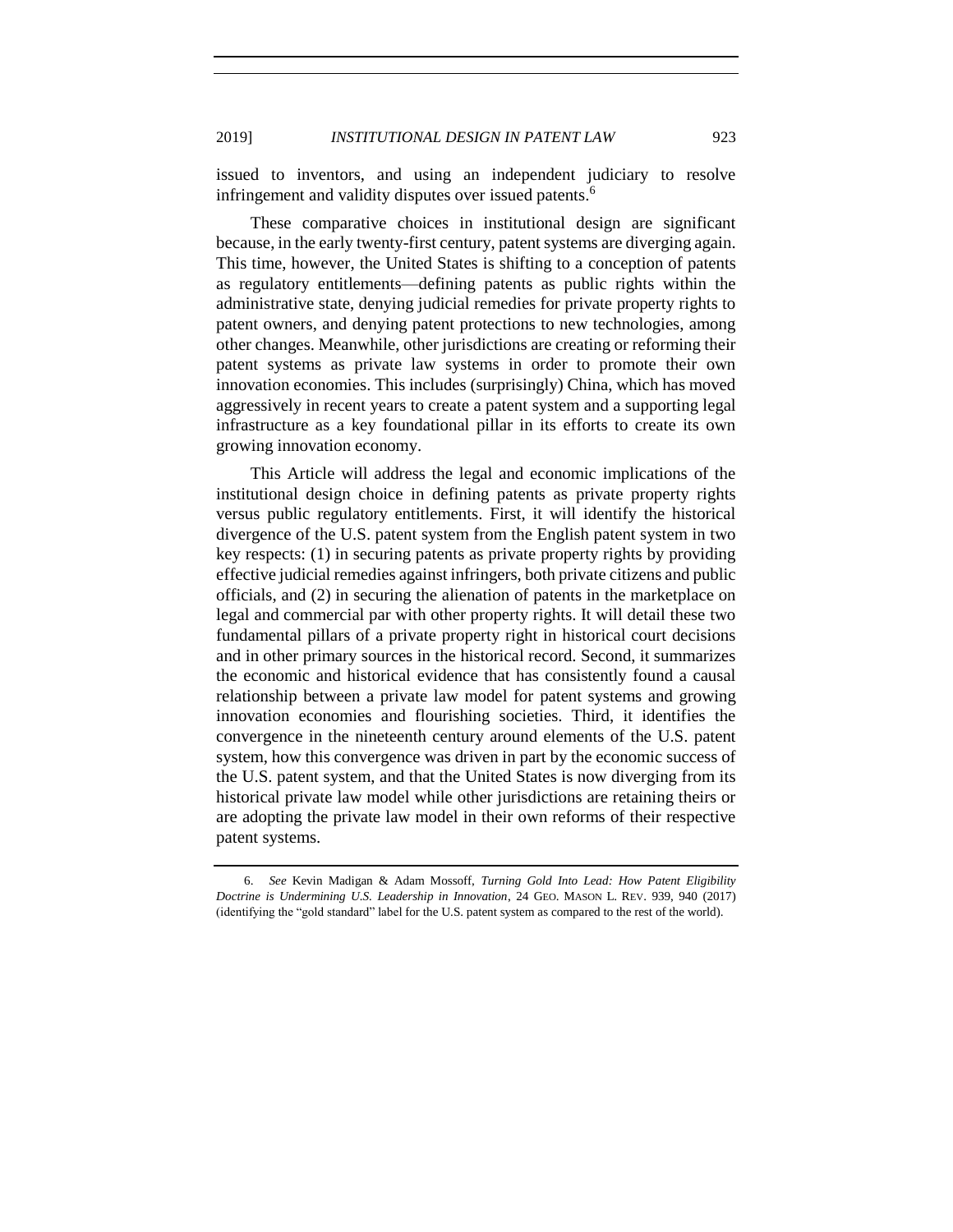<span id="page-3-0"></span>924 *SOUTHERN CALIFORNIA LAW REVIEW* [Vol. 92:921

## I. THE U.S. PATENT SYSTEM: A PRIVATE PROPERTY RIGHTS MODEL

From the beginning of the U.S. patent system, there has been a vibrant debate about the nature of patent rights. Some courts and commentators classified patents as monopoly privileges.<sup>7</sup> Others classified patents as private property rights.<sup>8</sup> As with all legal doctrines, one can identify judges or commentators who support one side or the other of the debate. Sometimes, the private property or monopoly privilege perspectives are expressed by the same person in a single legal document, such as in Chief Justice William Taft's 1923 decision in *Crown Die & Tool Co. v. Nye Tool & Machine Works*. <sup>9</sup> There, Chief Justice Taft first explained that the "title" in a patent secures the classic "common-law right . . . of exclusive enjoyment," but then he later shifted in framing a patent as a statutory "monopoly" and concluded that "[i]t is not safe . . . to follow implicitly the rules governing a transfer of rights in a chose in action at common law." $10$ 

Yet Chief Justice Taft was wrong in his second claim that U.S. patent law did not incorporate the legal rules from the common law of property or contract. In creating the foundational doctrines that comprised U.S. patent law in the nineteenth century, courts explicitly applied to patent owners the same common law rules governing transfers of other property rights, as well as imported into patent law other private law doctrines in property, contract, and tort more generally. This is not an ex post observation by historians tantamount to the accounts by law and economists of how the common law implicitly achieved efficiency via private law doctrines.<sup>11</sup> Nineteenth-

*Id.*

*Id.*

<sup>7.</sup> *See, e.g.*, United States v. Am. Bell Tel. Co., 167 U.S. 224, 239 (1897).

<sup>[</sup>T]he purpose of the patent is to protect him in this monopoly, not to give him a use which, save for the patent, he did not have before . . . . The patentee, so far as a personal use is concerned, received nothing which he did not have without the patent, and the monopoly which he did receive was only for a few years.

<sup>8.</sup> *See, e.g.*, Seymour v. Osborne, 78 U.S. 516, 533 (1870) ("Inventions secured by letters patent are property in the holder of the patent, and as such are as much entitled to protection as any other property, consisting of a franchise, during the term for which the franchise or the exclusive right is granted."); Rubber Co. v. Goodyear, 76 U.S. 788, 798 (1869) ("[T]here is no distinction between . . . a patent [for land] and one for an invention or discovery.").

<sup>9.</sup> Crown Die & Tool Co. v. Nye Tool & Mach. Works, 261 U.S. 24, 33–44 (1923).

<sup>10.</sup> *Id.* at 36–41.

<sup>11.</sup> *See* RICHARD A. POSNER, ECONOMIC ANALYSIS OF LAW 6 (1973).

<sup>[</sup>M]any areas of the law, especially the great common law fields of property, torts, and contracts, bear the stamp of economic reasoning. Few legal opinions, to be sure, contain explicit references to economic concepts and few judges have a substantial background in economics. But the true grounds of decision are often concealed rather than illuminated by the characteristic rhetoric of judicial opinions.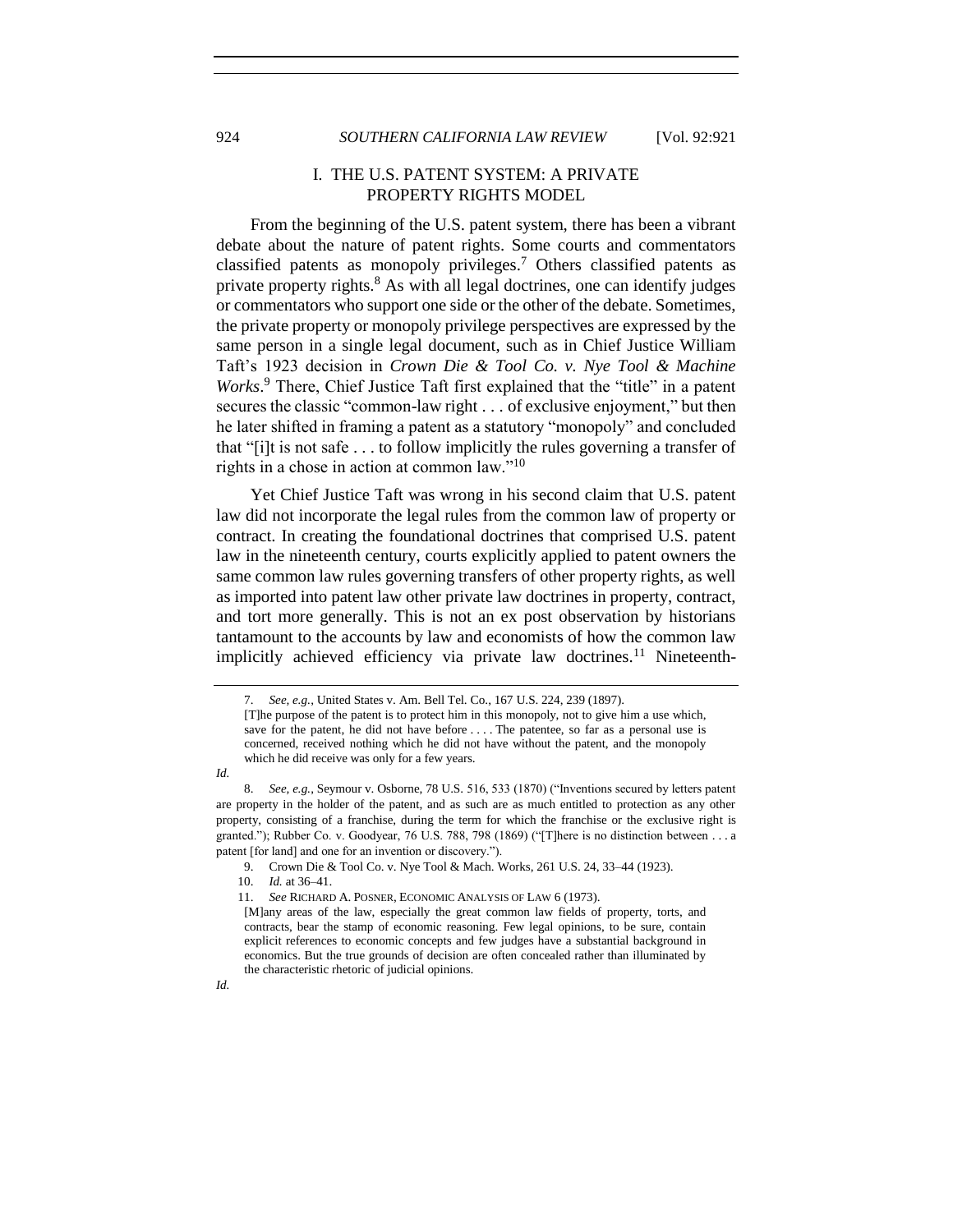<span id="page-4-0"></span>century courts and commentators explicitly recognized that the private law character of the U.S. patent system was one of its distinctive characteristics, especially in comparison to the English patent system whence the U.S. patent system arose.<sup>12</sup> By the nineteenth century, the English patent law system had progressed toward a private law model, $13$  but it still bore significant vestiges of its provenance in a royal grant of privilege issued by either political favoritism or for purely economic policy goals.

Notably, the early U.S. patent statutes did not refer to patents as "property," but they defined patents as securing the exclusive rights to make, use, and dispose of an invention.<sup>14</sup> Congress thus used in the patent statutes the longstanding definition of property reaching back to the Roman law, which legal elites in the United States recognized as a classification of patents as property rights.<sup>15</sup> This is confirmed by federal courts consistently recognizing patents as a "species of property."<sup>16</sup> In 1813, for example, Chief

13. *See* Sean Bottomley, *Did the British Patent System Retard the Industrial Revolution?*, 1 CRITERION J. ON INNOVATION 65, 73–81 (2016) (detailing licensing activities by English patent owners and English courts applying property and contract doctrines to patent owners).

14. *See* Patent Act of 1870, ch. 230, § 22, 16 Stat. 198, 201 (repealed 1952) ("[E]very patent shall . . . grant to the patentee, his heirs or assigns, for the term of seventeen years, of the exclusive right to make, use, and vend the said invention or discovery throughout the United States and the Territories thereof . . . ."); Patent Act of 1836, ch. 357, § 11, 5 Stat. 117, 121 (repealed 1870) ("[E]very patent shall be assignable in law . . . [and every] conveyance of the exclusive right under any patent, to make and use, and to grant to others to make and use, the thing patented [must be recorded in the Patent Office] . . . ."); Patent Act of 1793, ch. 11, § 1, 1 Stat. 318, 321 (repealed 1836) ("[A patent secures] the full and exclusive right and liberty of making, constructing, using, and vending to others to be used, the said invention or discovery . . . ."); Patent Act of 1790, ch. 7, § 1, 1 Stat. 109, 110 (repealed 1793) ("[A patent secures] the sole and exclusive right and liberty of making, constructing, using and vending to others to be used, the said invention or discovery . . . .").

15. *See generally* Adam Mossoff, *What is Property? Putting the Pieces Back Together*, 45 ARIZ. L. REV. 371 (2003) (explaining how the exclusive rights of acquisition, possession, use, and disposal are the core rights of property from the Roman Law up through the Anglo-American common law).

16. Ball v. Withington, 2 F. Cas. 556, 557 (C.C.S.D. Ohio 1874) (No. 815); *see also* Carew v. Boston Elastic Fabric Co., 5 F. Cas. 56, 57 (C.C.D. Mass. 1871) (No. 2,398) ("[T]he rights conferred by the patent law, being property, have the incidents of property . . . ."); Chambers v. Smith, 5 F. Cas. 426, 427 (C.C.E.D. Pa. 1870) (No. 2,582) (analogizing to land sales as the basis for framing scope of patent rights); Ayling v. Hull, 2 F. Cas. 271, 273 (C.C.D. Mass. 1865) (No. 686) (discussing the "right to enjoy the property of the invention"); Hayden v. Suffolk Mfg. Co., 11 F. Cas. 900, 901 (C.C.D. Mass. 1862) (No. 6,261) (instructing the jury that a "patent right, gentlemen, is a right given to a man by law where he has a valid patent, and, as a legal right, is just as sacred as any right of property"); Gay v. Cornell, 10 F. Cas. 110, 112 (C.C.S.D.N.Y. 1849) (No. 5,280) ("[A]n invention is, within the contemplation of the patent laws, a species of property . . . ."); Hovey v. Henry, 12 F. Cas. 603, 604 (C.C.D. Mass. 1846) (No.

<sup>12.</sup> *See, e.g.*, McKeever v. United States, 14 Ct. Cl. 396, 420–21 (1878) (observing that "a patent in England was nothing more than a grant dependent in contemplation of law upon royal favor," in contrast to the U.S. patent system which "recognizes an invention as property"); Belding v. Turner, 3 F. Cas. 84, 85 (C.C.D. Conn. 1871) (No. 1,243) (discussing the history of patents as a "privilege" granted by the "crown" as distinguished from the "personal estate" now secured in U.S. law); Motte v. Bennett, 17 F. Cas. 909, 913–14 (C.C.D.S.C. 1849) (No. 9,884).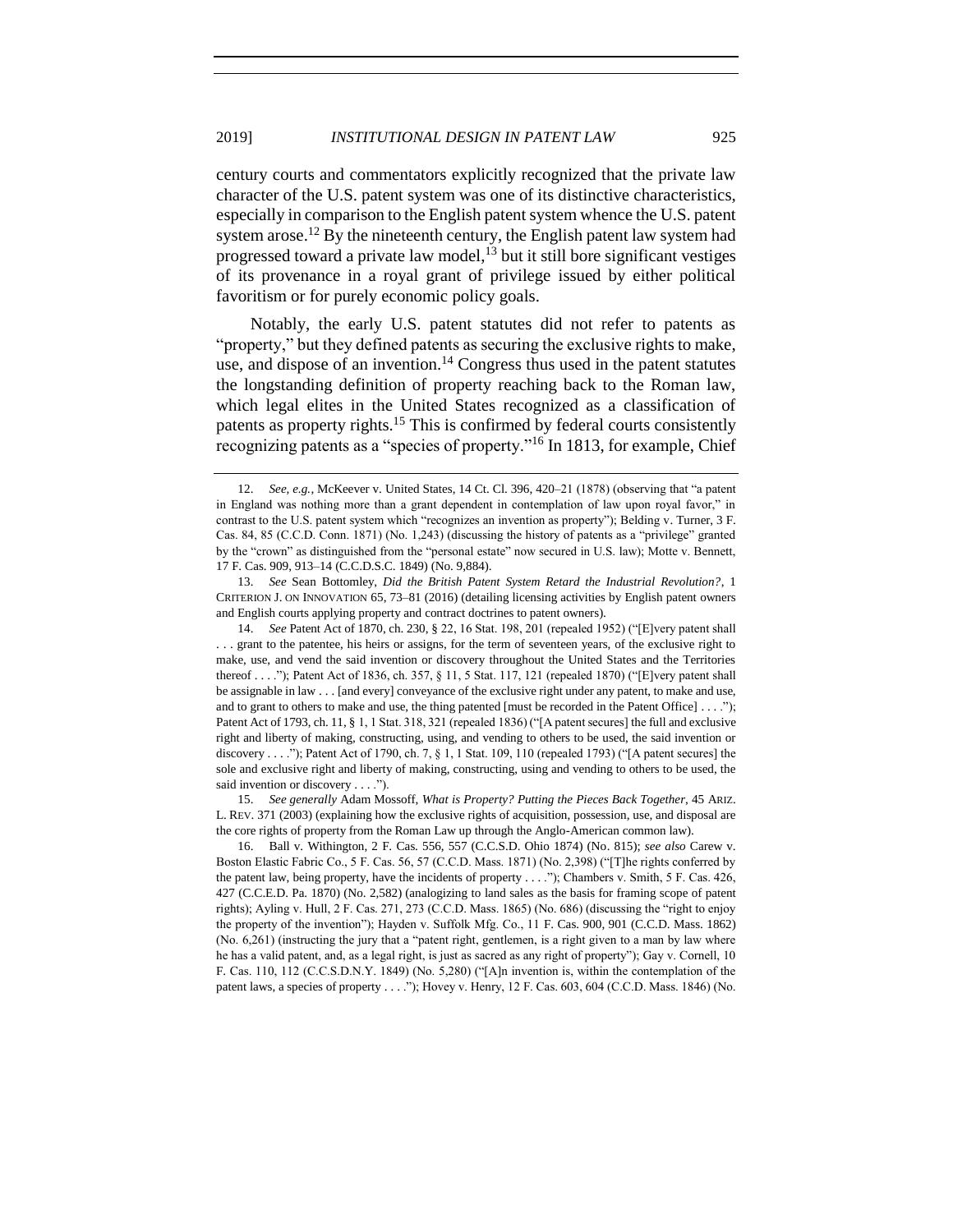Justice John Marshall, riding circuit, explained that the "constitution and law, taken together, give to the inventor, from the moment of invention, an inchoate property therein, . . . [and] that this inchoate and indefeasible property in the thing discovered commences with the discovery itself, and is only perfected by the patent."<sup>17</sup> Later, in 1824, a unanimous Supreme Court held that a patent secures to an "inventor . . . a property in his inventions; a property which is often of very great value, and of which the law intended to give him the absolute enjoyment and possession."<sup>18</sup>

This dominant line of nineteenth-century patent cases represents a fundamental institutional design choice by Congress and courts. In its concepts, doctrines, and even in judicial rhetoric, U.S. patent rights were secured to their owners, not through political institutions defined by discretionary policy-making and modes of regulatory analysis, but largely through the private law doctrines of property, contract, and tort.<sup>19</sup> The evidence for this is widespread throughout early U.S. patent law, but in the constraints of a single article, I will illustrate this in two primary areas of private law theory: (1) the enforcement of the property right against infringers via lawsuits in courts, including against the government, and (2) the free alienation of the property right in the marketplace.

In terms of the remedies available to patent owners for violations of their property rights, there was a period of transitional development in the first few decades of the U.S. patent system. Given general concerns arising from federalism and related constitutional constraints on the federal government in the Federalist Period, Congress did not expressly provide in the patent statutes for an injunction as a remedy for patent infringement until 1819.<sup>20</sup> Yet, there is evidence that courts awarded injunctions to patent

<sup>6,742) (&</sup>quot;An inventor holds a property in his invention by as good a title as the farmer holds his farm and flock.").

<sup>17.</sup> Evans v. Jordan, 8 F. Cas. 872, 873 (C.C.D. Va. 1813) (No. 4,564) (Marshall, Circuit Justice), *aff'd*, 13 U.S. 199 (1815); *see also* Pennock v. Dialogue, 27 U.S. (2 Pet.) 1, 18 (1829) (stating that a patent is a "title" and thus an act of invention before applying for a patent is "like an inchoate right to land, or an inceptive right to land, well known in some of the states, and every where accompanied with the condition, that to be made available, it must be prosecuted with due diligence, to the consummation or completion of the title").

<sup>18.</sup> *Ex parte* Wood, 22 U.S. (9 Wheat.) 603, 608 (1824).

<sup>19.</sup> *See* Orin S. Kerr, *Rethinking Patent Law in the Administrative State*, 42 WM. & MARY L. REV. 127, 129 (2000) ("The [U.S.] patent system operates not through regulation, but rather through the private law mechanisms of contract, property, and tort.").

<sup>20.</sup> *See* Patent Act of 1819, ch.19, 3 Stat. 481, 481–82. Federal courts could hear all cases under the patent laws between residents of the same state, and thus this law was declaratory in settling that courts could also hear all cases between citizens of different states. *See* Binns v. Woodruff, 3 F. Cas. 421, 421 (C.C.D. Pa. 1821) (No. 1,424). The Federal Cases reporter provided the following synopsis for the *Binns* decision: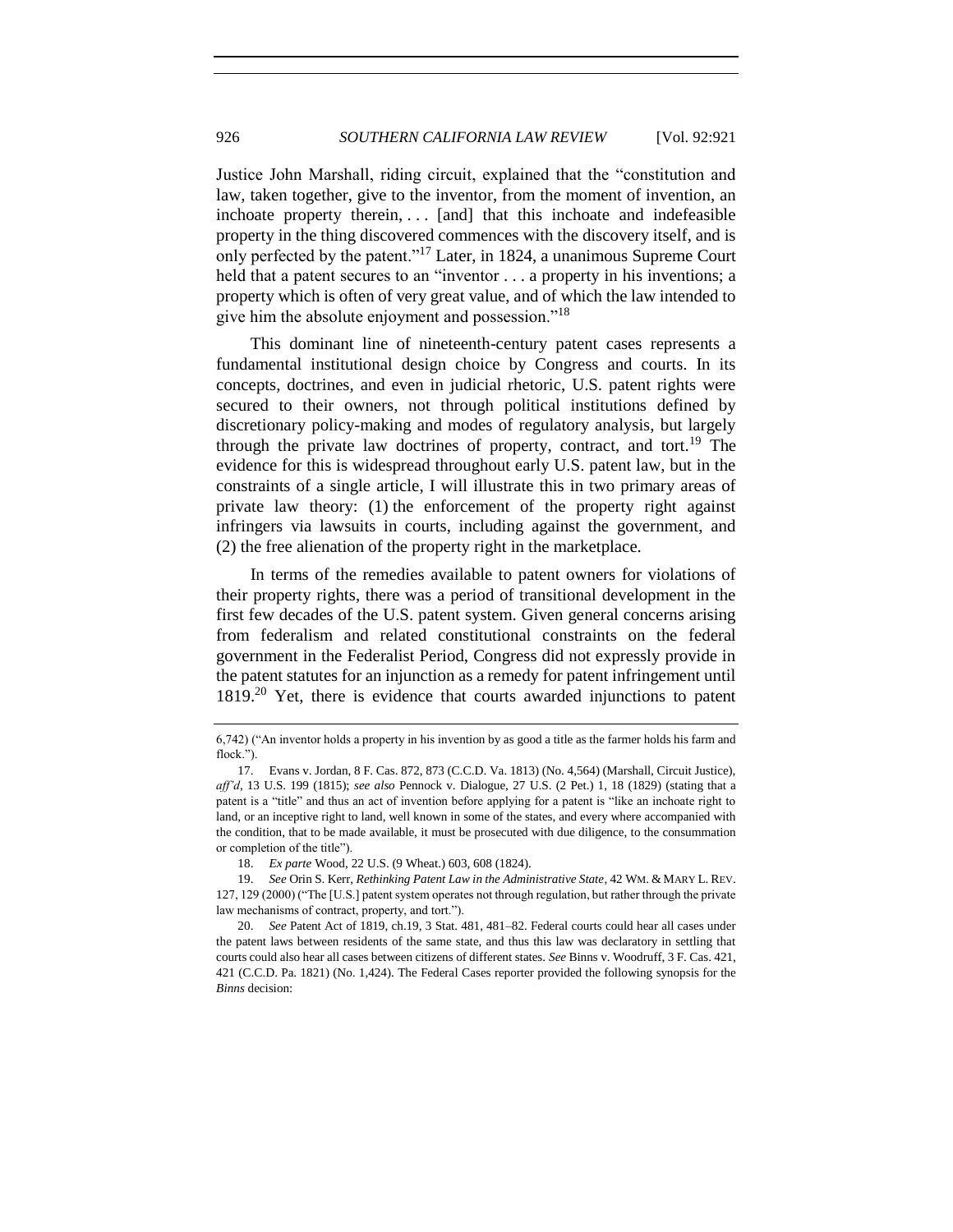owners (and copyright owners) who met the requirements for this equitable remedy before the 1819 amendment to the patent statutes.<sup>21</sup>

This made sense. Since early courts recognized that infringement of a patent is a violation of a property right,<sup>22</sup> they conceptualized patent infringement as a species of trespass.<sup>23</sup> This of course provides a remedy for damages, which patent owners could obtain, just as all other property owners. Some courts recognized that the ongoing or willful trespasses inherent in a defendant's commercial infringement of a patent are properly the subject of an equitable remedy, as evidenced in Antebellum case law. $^{24}$ 

21. *See* Motte v. Bennett, 17 F. Cas. 909, 914–17 (C.C.D.S.C. 1849) (No. 9,884) (reviewing "the course pursued in the courts of the United States in granting injunctions in patent cases" reaching back to the early nineteenth century); *see also* Whitney v. Carter, 29 F. Cas. 1070, 1071 (C.C.D. Ga. 1810) (No. 17,583) ("[T]he plaintiff's counsel cited . . . the opinion of the court, delivered by Judge Johnson, in December term, 1807, in the case of Whitney and others v. Fort, upon a bill of injunction." (footnote omitted)); Morse v. Reed, 17 F. Cas. 873, 873 (C.C.D.N.Y. 1796) (No. 9,860) (issuing a permanent injunction for infringement of a patent). The *Morse* case is apparently mistakenly classified as a patent case when it was actually a copyright case. *See* Ryan, *supra* not[e 20,](#page-4-0) at 160.

22. *See* Lightner v. Kimball, 15 F. Cas. 518, 519 (C.C.D. Mass. 1868) (No. 8,345) ("[E]very person who intermeddles with a patentee's property . . . is liable to an action at law for damages . . . ."); Gray v. James, 10 F. Cas. 1019, 1021 (C.C.D. Pa. 1817) (No. 5,719) (stating that patent infringement is "an unlawful invasion of property"); *see also supra* note [16](#page-3-0) (citing cases referring to patents as property rights).

23. *See, e.g.*, Goodyear Dental Vulcanite Co. v. Van Antwerp, 10 F. Cas. 749, 750 (C.C.D.N.J. 1876) (No. 5,600) (stating that patent infringement is equivalent to a "trespass" of horse stables); Burleigh Rock-Drill Co. v. Lobdell, 4 F. Cas. 750, 751 (C.C.D. Mass. 1875) (No. 2,166) (noting that the defendants "honestly believ[ed] that they were not trespassing upon any rights of the complainant"); Livingston v. Jones, 15 F. Cas. 669, 674 (C.C.W.D. Pa. 1861) (No. 8,414) (accusing defendants of having "made large gains by trespassing on the rights of the complainants"); Eastman v. Bodfish, 8 F. Cas. 269, 270 (C.C.D. Me. 1841) (No. 4,255) (comparing evidentiary rules in a patent infringement case to evidentiary rules in a trespass action); Reutgen v. Kanowrs, 20 F. Cas. 555, 557 n. (C.C.D. Pa. 1804) (No. 11,710) ("In all cases of trespass, the jury may find one defendant guilty, and the other not guilty.").

24. *See* Poppenhusen v. N.Y. Gutta Percha Comb Co., 19 F. Cas. 1056, 1057 (C.C.S.D.N.Y. 1858) (No. 11,281) ("[I]n [the] future, there will be an infringement, unless such infringement is restrained by injunction. It is, under such circumstances, almost a matter of course, that the injunction should be allowed." (citation omitted)); Blanchard v. Reeves, 3 F. Cas. 638, 640 (C.C.E.D. Pa. 1850) (No. 1,515) ("We can not shut our eyes to the fact that the defendants have pirated the invention . . . . The complainant is therefore entitled to his injunction . . . ."); Ogle v. Ege, 18 F. Cas. 619, 620 (C.C.D. Pa. 1826) (No. 10,462) ("I take the rule to be, in cases of injunctions in patent cases, that where the bill states a clear right to the thing patented, which, together with the alleged infringement, is verified by affidavit; if he has been in possession of it by having used or sold it in part, or in the whole, the court will grant an

This case was before the court at April term, 1819, and then was dismissed; it having been decided, that, although in patent causes the courts of the United States have jurisdiction when both parties reside in the same state, the same did not exist in cases of copyright. On the 15th of February, 1819, [3 Stat. 481, c. 19,] congress passed a declaratory law, giving original any bill in equity; filed by any party aggrieved in any such cases, giving authority to grant injunctions according to the course and principles of courts of equity, . . .

*Id.*; *see also* James Ryan, *A Short History of Patent Remedies*, 6 CYBARIS INTELL. PROP. L. REV. 150, 158–61 (2015) (discussing the federalism concerns animating why Congress did not authorize injunctions in early federal statutes).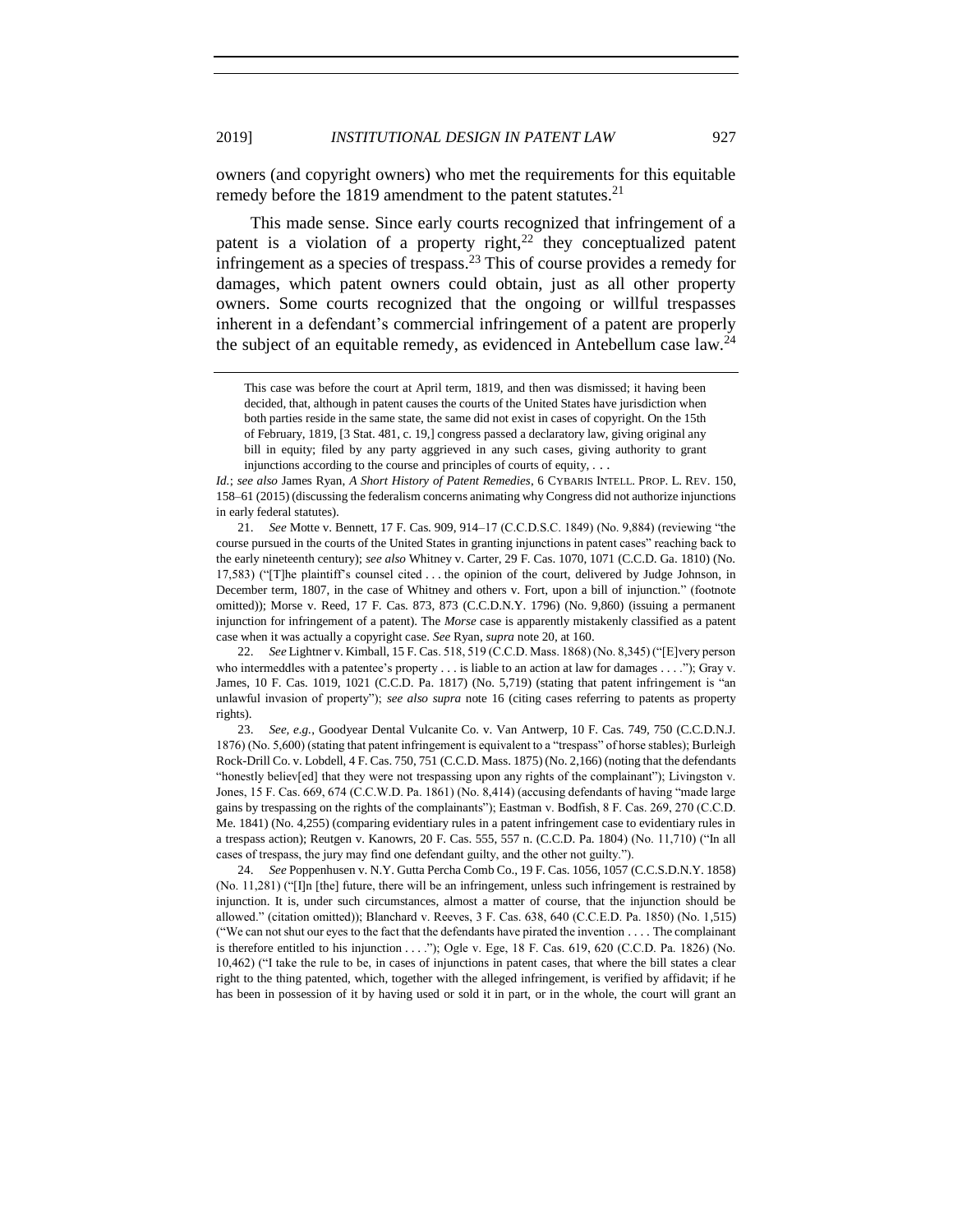The 1819 amendment was in effect a declaratory act.

This is further confirmed by other private law doctrines and rhetoric that courts invoked as legal reference points for patent infringement. For example, Chief Justice Marshall, riding circuit, characterized as "fraud" a defendant's efforts at avoiding liability by making minor changes in copying a patented invention.<sup>25</sup> Moreover, judges and commentators alike repeatedly embraced the rhetoric of "piracy" in characterizing the act of patent infringement.<sup>26</sup>

The unique U.S. approach in securing patents as private property rights, especially in comparison to the more general public law model in the English patent system, is exemplified in securing patents under the Takings Clause of the U.S. Constitution.<sup>27</sup> Again, the cases are not all uniform, as no legal doctrine is entirely "pure" in this way, but the dominant jurisprudence weighed in favor of constitutional security for the private property rights in

26. *See, e.g.*, Pennock v. Dialogue, 27 U.S. (2 Pet.) 1, 12 (1829) (recognizing that "if the invention should be pirated, [this] use or knowledge, obtained by piracy," would not prevent the inventor from obtaining a patent); Batten v. Silliman, 2 F. Cas. 1028, 1029 (C.C.E.D. Pa. 1855) (No. 1,106) (decrying defendant's "pirating an invention"); *Motte*, 17 F. Cas. at 917 (referring to the defendant's actions as "piracy of [the patentholder]'s combination" in his patented lathe); *Buck*, 4 F. Cas. at 547 (recognizing goal of patent laws in "secur[ing] to inventors the rewards of their genius against the incursions of pirates"); Dobson v. Campbell, 7 F. Cas. 783, 785 (C.C.D. Me. 1833) (No. 3,945) (concluding that patentassignee has been injured by "the piracy of the defendant"); Grant v. Raymond, 10 F. Cas. 985, 985 (C.C.S.D.N.Y. 1829) (No. 5,701) (noting that the patented machine had "been pirated" often); Earle v. Sawyer, 8 F. Cas. 254, 258 (C.C.D. Mass. 1825) (No. 4,247) (instructing the jury that an injunction is justified by defendant's "piracy by making and using the machine").

27. *See, e.g.*, Cammeyer v. Newton, 94 U.S. 225, 234 (1876) (holding that a patent owner can seek compensation for the unauthorized use of his patented invention by federal officials because "[p]rivate property, the Constitution provides, shall not be taken for public use without just compensation"); United States v. Burns, 79 U.S. (12 Wall.) 246, 252 (1870) ("[T]he government cannot, after the patent is issued, make use of the improvement any more than a private individual, without license of the inventor or making compensation to him."); McKeever v. United States, 14 Ct. Cl. 396, 420–24 (1878) (rejecting the argument that a patent is a "grant" of special privilege, because the text and structure of the Constitution, as well as court decisions, clearly establish that patents are private property rights that are secured under the Takings Clause).

injunction, and continue it till the hearing or further order, without sending the plaintiff to law to try his right."); Buck v. Cobb, 4 F. Cas. 546, 547 (C.C.N.D.N.Y. 1847) (No. 2,079) ("[T]o secure inventors the rewards of their genius against the incursions of pirates . . . . And so the injunction was granted."); Sullivan v. Redfield, 23 F. Cas. 357, 360–61 (C.C.D.N.Y. 1825) (No. 13,597) (denying a motion for an injunction for the alleged infringement of a patent that issued in 1819 given plaintiff's failure to meet the legal and equitable preconditions).

<sup>25.</sup> *See* Davis v. Palmer, 7 F. Cas. 154, 159 (C.C.D. Va. 1827) (No. 3,645) (Marshall, Circuit Justice) (instructing the jury that if "the imitator attempted to copy the [patented] model" and made an "almost imperceptible variation, for the purpose of evading the right of the patentee," then "this may be considered as a fraud on the law"); *see also* Dixon v. Moyer, 7 F. Cas. 758, 759 (C.C.D. Pa. 1821) (No. 3,931) (Washington, Circuit Justice) (explaining that an attempt to make a "mere formal difference" between a patented device and an infringing copy is "a fraudulent evasion of the plaintiff's right").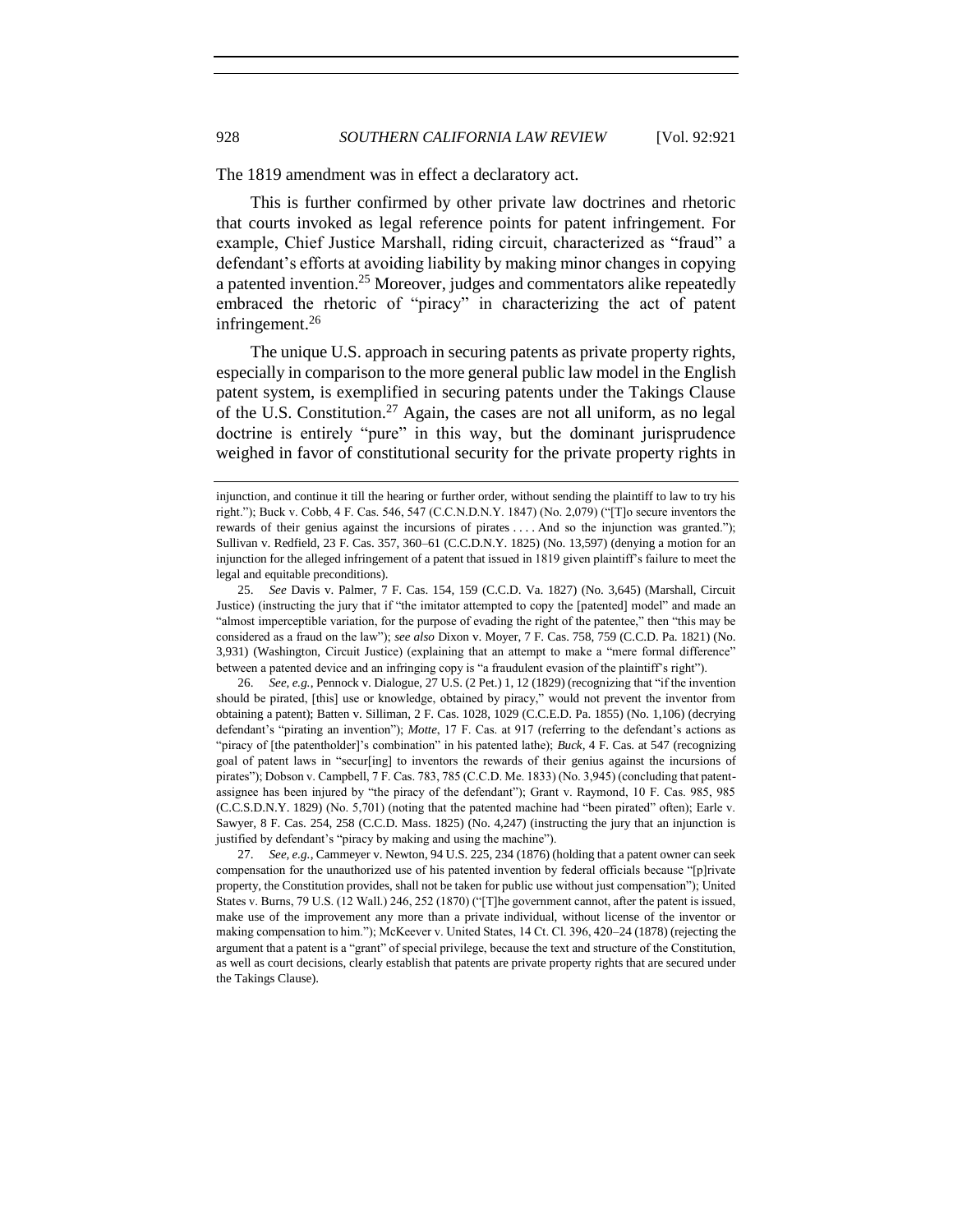<span id="page-8-0"></span>patents.<sup>28</sup> For example, in 1878 in *McKeever v. United States*, which arose from a lawsuit against the federal government for compensation for an unauthorized use of a patented cartridge box by the federal government, the Court of Claims engaged in a wide-ranging, historical analysis of how U.S. patents are "private property," as opposed to the English definition of a patent as a "grant" that issues by "royal favor" and thus do "not exclude a user by the Crown."<sup>29</sup>

The *McKeever* court first analyzed the text of the Patent and Copyright Clause as evidence of this fundamental difference between the English Crown's personal privilege and the U.S. private property right. The court explained that the language in the U.S. Constitution—the use of the terms "right" and "exclusive," the absence of the well-established English legal term "patent," and the absence of any express reservation in favor of the government—established that the private property rights in a U.S. patent were not on the same legal footing as the personal privileges in a patent granted by the English Crown.<sup>30</sup> The *McKeever* court further observed that this conclusion was buttressed by the fact that the Framers empowered the Legislature, not the Executive, to secure an inventor's rights—placing this constitutional provision in Article I, not in Article II. This indicated that they viewed patents as private property rights secured by the people's representatives, not as a special grant rooted in the discretionary prerogative powers of the Executive (the U.S. analog to the English Crown).<sup>31</sup> The *McKeever* court concluded that the Framers "had a clear apprehension of the English law, on the one hand, and a just conception, on the other, of what one of the commentators on the Constitution has termed 'a natural right to the fruits of mental labor."<sup>32</sup>

As a segue to the second key private law feature of U.S. patent law alienability of patents in the marketplace—the *McKeever* court further explained that the U.S. approach in securing patents as private property rights was confirmed by the federal government's well-established practice since the Founding Era in using patented inventions by "express contracts"

<sup>28.</sup> *See* Adam Mossoff, *Patents as Constitutional Private Property: The Historical Protection of Patents Under the Takings Clause*, 87 B.U. L. REV. 689, 701–11 (2007).

<sup>29.</sup> *McKeever,* 14 Ct. Cl. at 417–20.

<sup>30.</sup> *Id.* at 421.

<sup>31.</sup> *Id.* at 420.

<sup>32.</sup> *Id.* The *McKeever* court did not cite a source for this quote, but it may have been paraphrasing a recently published treatise. *See* THEODORE D. WOOLSEY ET AL., THE FIRST CENTURY OF THE AMERICAN REPUBLIC 443 (1876) (discussing how inventors are given "some control over the reproductions of the fruits of mental labor . . . in addition to the natural right to property").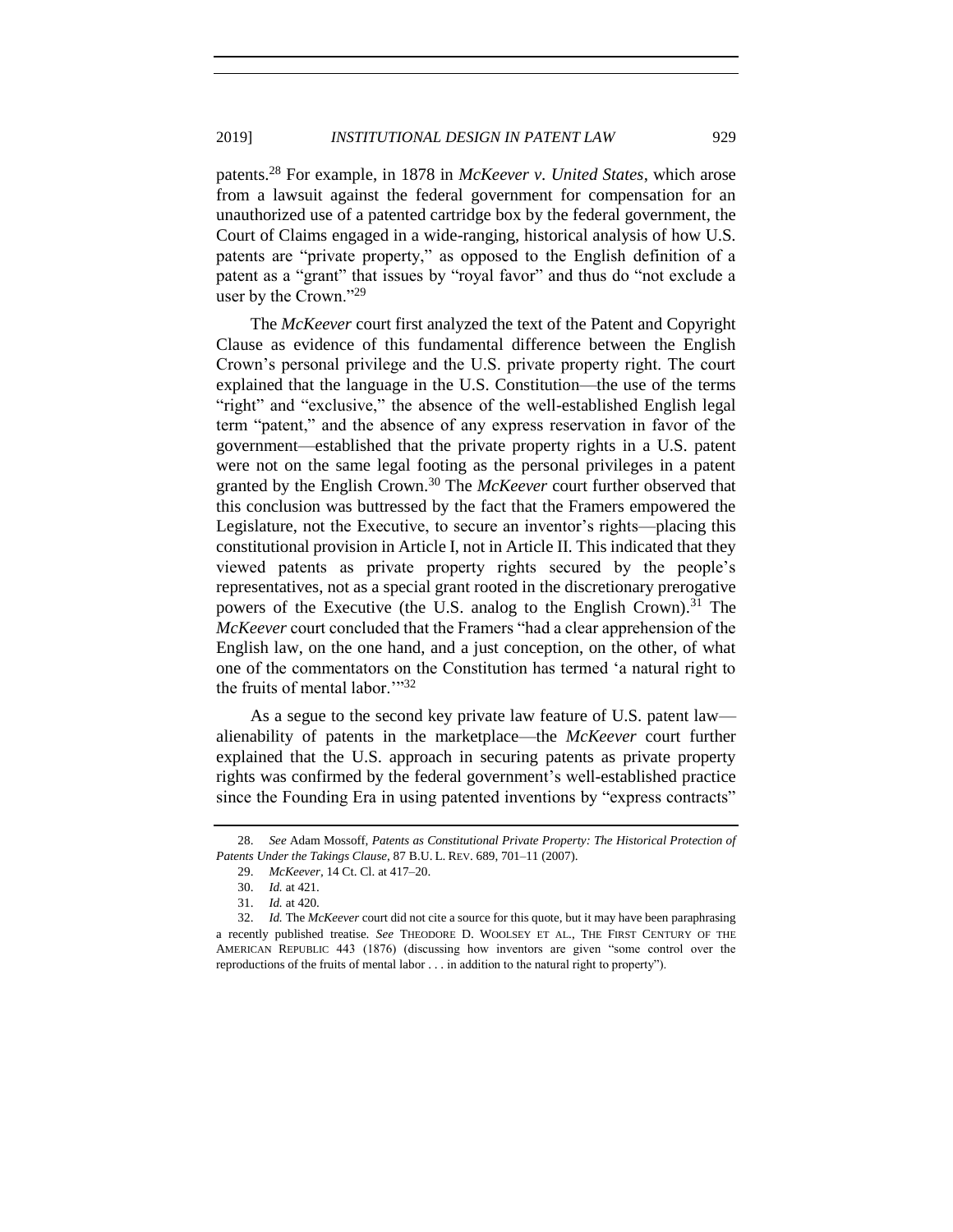with patent owners.<sup>33</sup> This was in contrast to the power claimed by the English government to the free use of any patent issued by the Crown.<sup>34</sup>

U.S. courts secured to patent owners their rights to dispose of their property by importing into patent law longstanding common law doctrines securing the free alienation of real property. This was not achieved through a public lawmaking mode of top-down regulatory directive; rather, early U.S. patent owners alienated their property interests in the marketplace by drafting conveyances to successors and assigns (using property concepts and terms),  $35$  using patents as collateral in obtaining financing from investors,  $36$ selling security interests in their patents to obtain third-party financing for lawsuits against infringers,  $37$  and otherwise slicing and dicing their property into myriad sets of exclusive rights in follow-on owners, successors, and assigns in making, using, and selling the patented property throughout the United States.<sup>38</sup>

36. *See* Adam Mossoff, O'Reilly v. Morse 33 (George Mason Law & Econ. Research Paper No. 14-22, 2014), https://ssrn.com/abstract=244836.

Even before Morse's first patent would issue in 1840, he had entered into several agreements in which he conveyed multiple ownership interests in his imminent patent rights. When Vail began assisting Morse in 1837, for instance, it was not out of altruistic motives by Vail. Morse and Vail executed an agreement that year providing that Vail would construct 'at his own proper costs and expense' Morse's telegraph and would pay the costs of applying for foreign patents in exchange for a 25% interest in the U.S. patent and a 50% interest in any foreign patents.

38. *See generally* Adam Mossoff, *Patent Licensing and Secondary Markets in the Nineteenth Century*, 22 GEO. MASON L. REV. 959 (2015) (detailing extensive licensing and assigning practices of patent rights by inventors and follow-on patent owners).

<sup>33.</sup> *McKeever*, 14 Ct. Cl. at 421.

<sup>34.</sup> *See* United States v. Palmer, 128 U.S. 262, 271 (1888) ("The United States has no such prerogative as that which is claimed by the sovereigns of England, by which it can reserve to itself, either expressly or by implication, a superior dominion and use in that which it grants by letters-patent to those who entitle themselves to such grants.").

<sup>35.</sup> One example from a prominent nineteenth-century telecommunications technology is Samuel Morse's multiple conveyances of rights in his patent issued for his invention of the electro-magnetic telegraph. *See* Bill of Complaint at 6, Morse v. O'Reilly, 56 U.S. 62 (1848) (No. 224) (quoting 1844 agreement between Samuel Morse and Alfred Vail in which Morse agreed to "sell, assign, set over, and convey to . . . Vail, his heirs and assigns, one undivided eighth part of his said invention"); *Id.* at 5 (quoting 1838 agreement between Morse and Francis O.J. Smith in which Morse promised to "execute sufficient deeds of transfer" in his patent); *Id.* at 6 (quoting an 1848 agreement between Leonard Gale and Morse in which Leonard D. Gale agreed to "sell, assign, set over, and reconvey [back] to . . . Morse, the said one-sixteenth part of the right, title, and interest in the said invention of an electro-magnetic telegraph").

*Id.*

<sup>37.</sup> *See* Adam Mossoff, *The Rise and Fall of the First American Patent Thicket: The Sewing Machine War of the 1850s*, 53 ARIZ. L. REV. 165, 182–83 (2011) (detailing how Elias Howe sold a onehalf interest in his patent on the lockstitch to George W. Bliss to fund his first patent infringement lawsuit against Isaac Singer).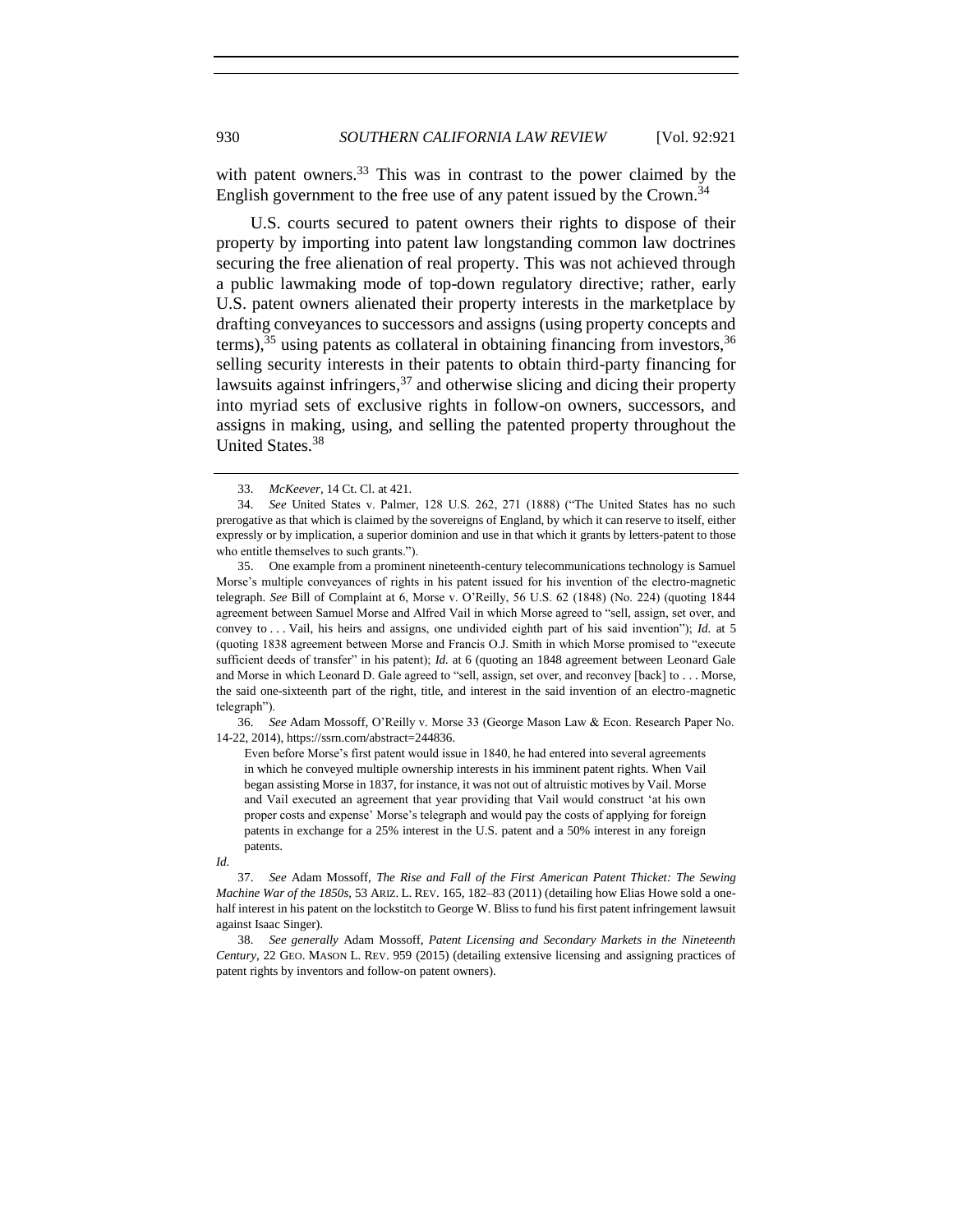In adjudicating disputes over licenses and assignments of patent rights, Justice Joseph Story explicitly relied on real property case law as binding precedent in his many patent opinions that he issued while riding circuit.<sup>39</sup> In fact, the willingness of early federal courts to import into patent law the common law property concepts of *assignment* and *license* for defining the quantum of estate conveyed to a successor in interest in a patent is one more data point indicating that the United States implemented a private law model in creating its patent system.<sup>40</sup> Notably, President George Washington chose to acquire a license in 1791 from Oliver Evans, the recipient of the third U.S. patent issued under the 1790 Patent Act, for use of Evans' invention in Washington's mill at Mount Vernon.<sup>41</sup> Of course, Congress already made this fundamental institutional design choice itself in 1790 by providing in the first patent statute that a patent may issue to an inventor or to "his, her or their heirs, administrators or assigns" (and retaining the codification of this right to transfer to "assigns" in subsequent patent statutes).  $42$ 

Similar to the earlier contrast of a U.S. patent as a private property right against an English patent as a personal privilege, courts and commentators further contrasted U.S. and English patents in terms of their permissive alienation to third parties. This is reflected in an anonymous note in the Federal Cases Reporter, which explains that an English patent is a "privilege" conferred by a "grant by the crown," and thus the patent owner's "right has been regarded [as] a personal privilege, inalienable unless power to that effect is given by the crown."<sup>43</sup> Although the legal rule was that an

<sup>39.</sup> *See, e.g.*, Brooks v. Byam, 4 F. Cas. 261, 268–70 (C.C.D. Mass. 1843) (No. 1,948) (Story, Circuit Justice) (analogizing a patent license to "a right of way granted to a man for him and his domestic servants to pass over the grantor's lands," citing a litany of real property cases and commentators at common law, such as *Lord Coke's Institutes*, *Coke's Littleton*, *Viner's Abridgment*, and *Bacon's Abridgement*); Dobson v. Campbell, 7 F. Cas. 783, 785 (C.C.D. Me. 1833) (No. 3,945) (Story, Circuit Justice) (relying on real property equity cases in which "feoffment is stated without any averment of livery of seisin" in assessing validity of patent license).

<sup>40.</sup> *See* Potter v. Holland, 19 F. Cas. 1154, 1156–57 (C.C.D. Conn. 1858) (No. 11,329) (surveying in extensive detail how the common law real property doctrines of "assignment" and "license" had been incorporated into U.S. patent law to define the legal interest that a patent owner conveys to a third party); *see also* Moore v. Marsh, 74 U.S. 515, 520 (1868) ("An assignee is one who holds, by a valid assignment in writing, the whole interest of a patent, or any undivided part of such whole interest, throughout the United States." (footnote omitted)); Suydam v. Day, 23 F. Cas. 473, 474 (C.C.S.D.N.Y. 1846) (No. 13,654) (distinguishing between "an assignee of a patent [who] must be regarded as acquiring his title to it, with a right of action in his own name," and "an interest in only a part of each patent, to wit, a license to use").

<sup>41.</sup> *See* EDWARD G. LENGEL, FIRST ENTREPRENEUR: HOW GEORGE WASHINGTON BUILT HIS— AND THE NATION'S—PROSPERITY 159–60 (2016).

<sup>42.</sup> *See* Patent Act of 1790, ch. 7, § 1, 1 Stat. 109, 110 (repealed 1793); *see also supra* note [14](#page-3-0) (quoting same language from the Patent Acts of 1793, 1836, and 1870).

<sup>43.</sup> Belding v. Turner, 3 F. Cas. 84, 85 n. (C.C.D. Conn. 1871) (No. 1,243).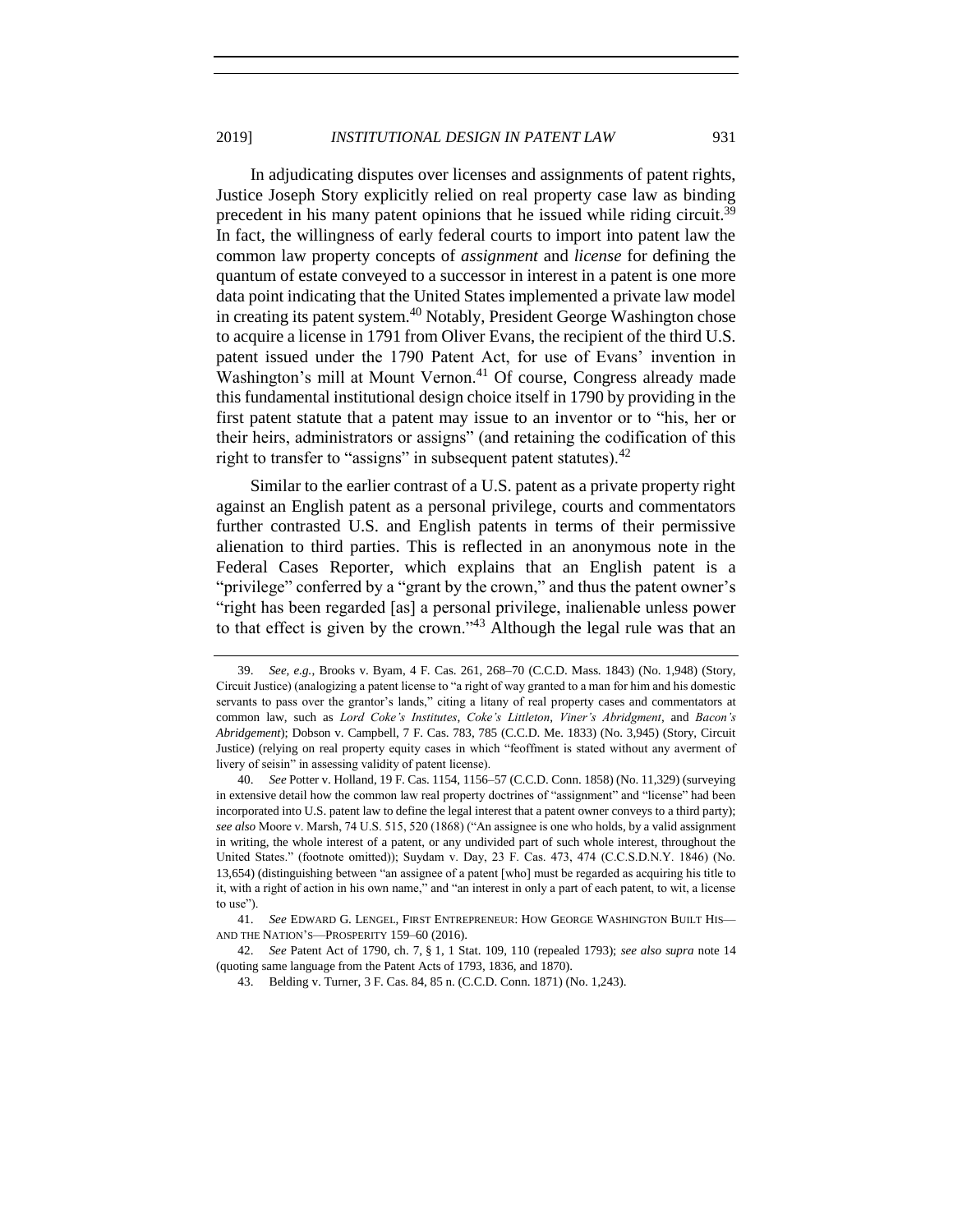English patent was "a mere naked right, inseparable from the person of the grantee," legal and commercial practice evolved such that this power was typically conferred in patent grants.<sup>44</sup> In the U.S., however, the patent statutes and courts provided as a matter of law and right that patents could be conveyed by their owners, which meant that the patent is "defined as an incorporeal chattel, which the patent impresses with all the characteristics of personal estate . . . ."<sup>45</sup> As one federal court later put the point: "the rights conferred by the patent law, being property, have the incidents of property, and are capable of being transmitted by descent or devise, or assigned by grant."<sup>46</sup>

In conclusion, the U.S. patent system was initially crafted by Congress and courts along a private law model, which diverged in key respects from the mostly public law model that prevailed in England in the eighteenth and nineteenth centuries. There are many aspects of the U.S. patent system that reflect this basic institutional design choice, including the creation of a Patent Office that operated along set rules of procedure in issuing patents (and then after 1836, examining patent applications).<sup>47</sup> Here, I identify two key private law features of U.S. patents: (1) providing remedies in court against both private citizens and public officials for violations of patent rights, and (2) securing the free alienation of patent rights in the marketplace. These are exemplars of the unique U.S. approach in securing patent rights as private property rights—as an intellectual property right similar to the nonpossessory "incorporeal rights" like easements and other property rights long secured at common law.<sup>48</sup> Justice Levi Woodbury, riding circuit, captured the essence of this institutional design choice in the U.S. patent

<span id="page-11-0"></span>

<sup>44.</sup> *Id.*; *see also* H.I. DUTTON, THE PATENT SYSTEM AND INVENTIVE ACTIVITY DURING THE INDUSTRIAL REVOLUTION 1750–1852, at 122–69 (1984) (detailing commercial practices by English patent owners and investments in English patents); Bottomley, *supra* note [13,](#page-3-0) at 73–81 (discussing licensing and assignments of English patent rights).

<sup>45.</sup> *Belding*, 3 F. Cas. at 85 n.

<sup>46.</sup> Carew v. Boston Elastic Fabric Co., 5 F. Cas. 56, 57 (C.C.D. Mass. 1871) (No. 2,398).

<sup>47.</sup> *See* KHAN, *supra* not[e 4,](#page-0-0) at 182.

<sup>48.</sup> *See* LEONARD A. JONES, A TREATISE ON THE LAW OF EASEMENTS § 20 (1898) ("Only incorporeal rights pass as appurtenant to land or under the description of 'appurtenances.' Land cannot pass as appurtenant, nor can the actual and exclusive possession of land pass as appurtenant, for such possession does not differ in effect from title in fee."); *see also id.* § 13 ("An easement is not a right to the soil of the land or to any corporeal interest in it."); Tinicum Fishing Co. v. Carter, 61 Pa. 21, 29, 37−38 (1869) (referring to "an incorporeal easement on the land of the riparian owner" as one type of "incorporeal hereditaments"); EDWARD COKE, 1 THE FIRST PART OF THE INSTITUTES OF THE LAWS OF ENGLAND § 184, 121b–122a (London, W. Clarke & Sons 19th ed. 1832) (1628) (explaining that "incorporeall" interests are necessarily "appurtenant" to corporeal interests); EMORY WASHBURN, A TREATISE ON THE AMERICAN LAW OF EASEMENTS AND SERVITUDES 37 (2d ed. 1867) (identifying an easement appurtenant as "an incorporeal hereditament").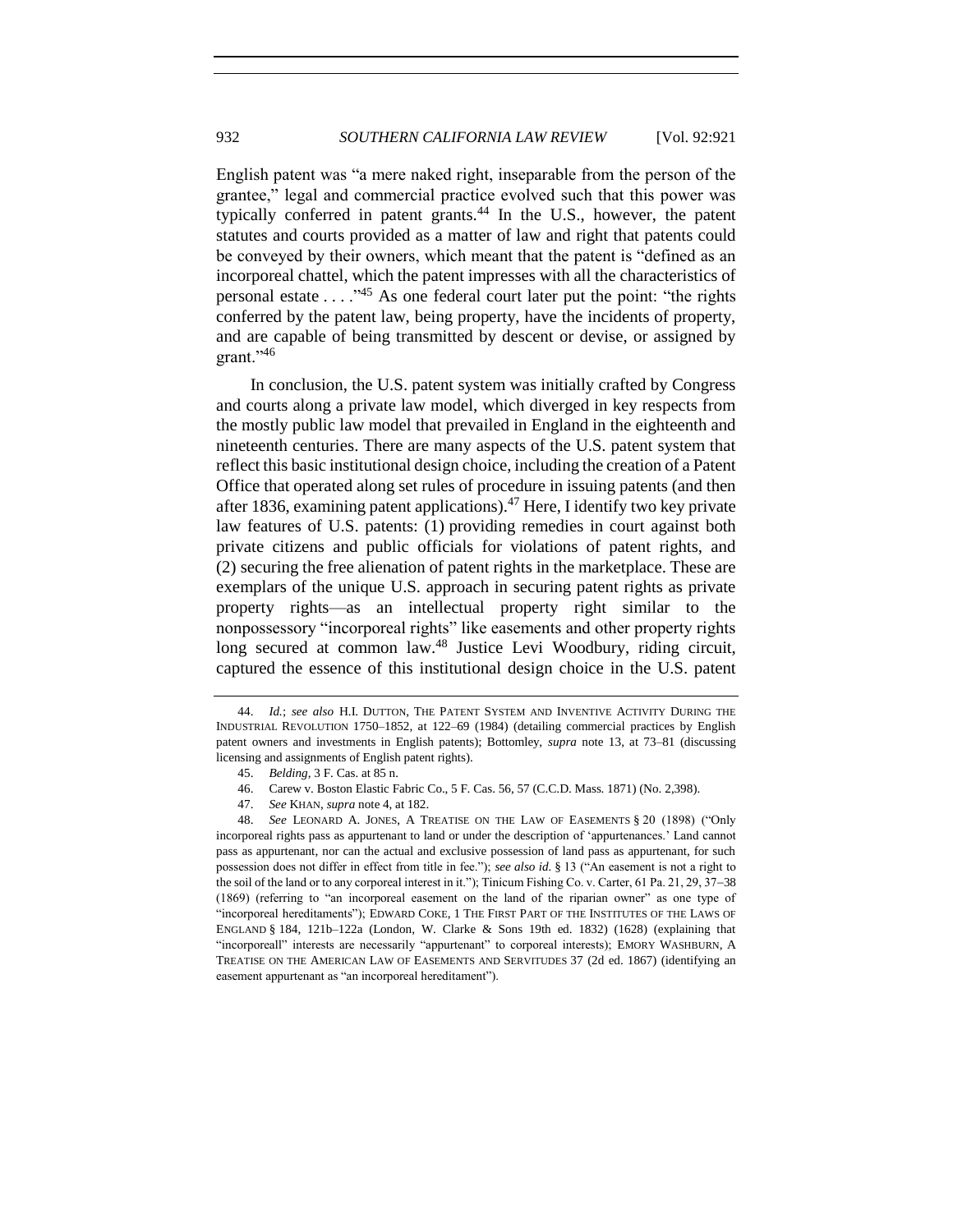<span id="page-12-0"></span>

system in an 1845 case, writing that "we protect intellectual property, the labors of the mind, . . . as much a man's own, and as much the fruit of his honest industry, as the wheat he cultivates, or the flocks he rears."<sup>49</sup>

# II. THE SIGNIFICANCE OF THE U.S. PATENT SYSTEM AS A PRIVATE LAW SYSTEM

As economists and historians have recognized, the U.S. approach to defining its patent system as a system of property rights within a private law framework has contributed to the United States' thriving innovation economy. This is unsurprising. When defined by clear legal requirements and secured within stable political and legal institutions governed by the rule of law, private property rights are a key ingredient for growing economies and flourishing societies.<sup>50</sup>

This general insight by economists and political scientists applies as much to property rights in inventions as it does to property rights in land and in other assets, whether tangible or intangible. For example, Hernando de Soto's research shows the importance of title recordation and clear rules for transferring property to economic growth.<sup>51</sup> He recognized that this fundamental insight applies to patents just as much as it does to real estate, although many miss this point in de Soto's analysis.<sup>52</sup> The prior Part described some of these key legal characteristics of the early U.S. patent system, including the security of patents as private property rights that are recorded in a legal institution functioning under the rule of law (the Patent Office), and the alienability of patents in the marketplace under the same rules as other long-standing property rights.

Economists, such as Professor Zorina Khan, have identified that this

52. *See id.* at 74.

<sup>49.</sup> Davoll v. Brown, 7 F. Cas. 197, 199 (C.C.D. Mass. 1845) (No. 3,662) (citation omitted); *see also* Hovey v. Henry, 12 F. Cas. 603, 604 (C.C.D. Mass. 1846) (No. 6,742) ("An inventor holds a property in his invention by as good a title as the farmer holds his farm and flock.").

<sup>50.</sup> *See* Stephen Haber, *Patents and the Wealth of Nations*, 23 GEO. MASON L. REV. 811, 811 (2016) ("There is abundant evidence from economics and history that the world's wealthy countries grew rich because they had well-developed systems of private property. Clearly defined and impartially enforced property rights were crucial to economic development . . . .").

<sup>51.</sup> *See* HERNANDO DE SOTO, THE MYSTERY OF CAPITAL: WHY CAPITALISM TRIUMPHS IN THE WEST AND FAILS EVERYWHERE ELSE 83 (2000).

Perhaps the most significant cost was caused by the absence of institutions that create incentives for people to seize economic and social opportunities to specialize within the marketplace. We found that people who could not operate within the law also could not hold property efficiently or enforce contracts through the courts . . . . Being unable to raise money for investment, they could not achieve economies of scale or protect their innovations through royalties and *patents*.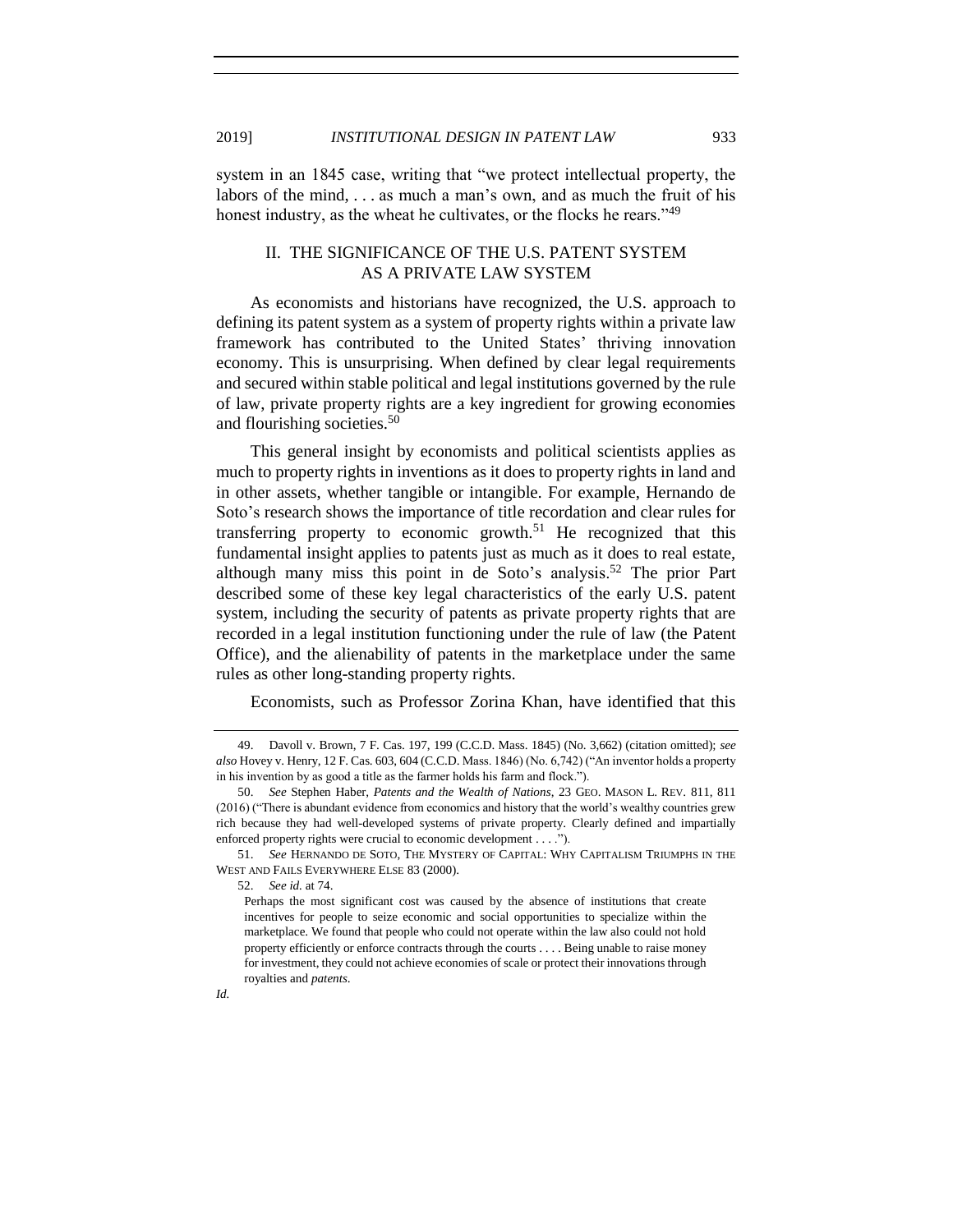<span id="page-13-0"></span>choice in institutional design by Congress and courts was a key factor in promoting thriving innovation markets in the United States in the nineteenth century.<sup>53</sup> Other economists have also identified features of these robust nineteenth-century innovation markets—such as an increase in "venture capital" investment in patent owners, the rise of a secondary market in the sale of patents as assets, and the embrace of specialization via licensing business models—as indicators of value-maximizing economic activity made possible by securing patents as private property rights.<sup>54</sup> This remains true today: a twenty-first-century startup with a patent more than doubles its chances of securing venture capital financing when compared to a startup without a patent.<sup>55</sup>

Historically, U.S. patent owners also innovated the franchise business model via licensing of their patent rights to businesspersons. This included Samuel Morse, the inventor of the electro-magnetic telegraph,<sup>56</sup> and Alexander Graham Bell, the inventor of the telephone,<sup>57</sup> among others. Other innovations in new corporate forms and cross-licensing agreements, such as the invention of the patent pool in 1856, made it possible for patent owners to use their property rights to overcome transaction-cost barriers in the commercialization of their property; in the case of patent pools, this was the private-ordering solution to widespread litigation by multiple owners of patents on multiple components of a single product or service sold in the marketplace.<sup>58</sup> All of these developments and activities confirm de Soto's insight that a "good legal property system is a medium that allows us to understand each other, make connections, and synthesize knowledge about our assets to enhance our productivity."<sup>59</sup>

<sup>53.</sup> *See* KHAN, *supra* note [4,](#page-0-0) at 9–10 ("[P]atents and . . . intellectual property rights facilitated market exchange, a process that assigned value, helped to mobilize capital, and improved the allocation of resources. . . . Extensive markets in patent rights allowed inventors to extract returns from their activities through licensing and assigning or selling their rights.").

<sup>54.</sup> *See, e.g.*, Naomi R. Lamoreaux, et al., *Patent Alchemy: The Market for Technology in US History*, 87 BUS. HIST. REV. 3, 4–5 (2013).

<sup>55.</sup> *See* Joan Farre-Mensa, et al., What Is a Patent Worth? Evidence from the U.S. Patent "Lottery" 26–27 (USPTO Econ. Working Paper No. 2015-5, 2018), https://ssrn.com/abstract=2704028.

<sup>56.</sup> *See* KENNETH SILVERMAN, LIGHTNING MAN: THE ACCURSED LIFE OF SAMUEL F.B. MORSE 261–67 (2003) (discussing Amos Kendall's franchise business model based on licenses of rights in Morse's patent).

<sup>57.</sup> *See* CHRISTOPHER BEAUCHAMP, INVENTED BY LAW: ALEXANDER GRAHAM BELL AND THE PATENT THAT CHANGED AMERICA 49–51 (2015) (detailing Bell's use of licensing and the franchise business model after failing to sell his patents to Western Union or obtain venture capital to support his own full-service company).

<sup>58.</sup> *See* Mossoff, *supra* note [37,](#page-8-0) at 194–97.

<sup>59.</sup> *See* DE SOTO, *supra* not[e 51,](#page-11-0) at 168; *see also* KHAN, *supra* not[e 4,](#page-0-0) at 96 ("The development of trade is predicated on recognized rights of property . . . . Patent Office assignment records and law reports both reveal that an extensive and deep market in patent assignments and licenses functioned during the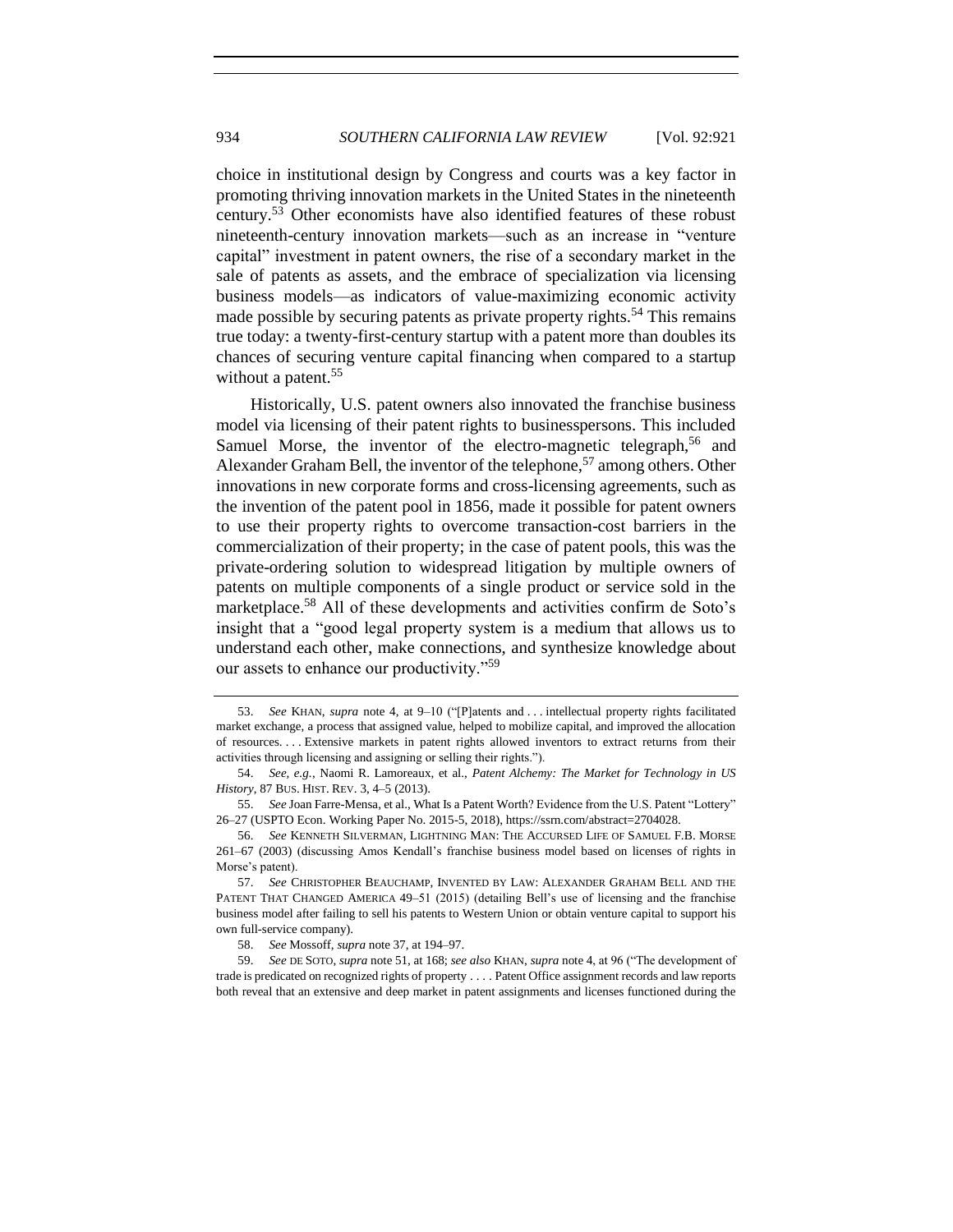Even when patent owners engaged in strategic, rent-seeking behavior in the nineteenth century, this problem arose in the context of legal disputes over patents and thus it was addressed by courts who responded appropriately within the procedural and substantive legal rules governing the scope of property rights in patents. For instance, starting in the early nineteenth century, the Patent Office began permitting patent owners to surrender patents that had inadvertent formal defects in their patents that had unintended substantive, negative effects on the scope of the property rights secured to them.<sup>60</sup> The Patent Office would "reissue" a corrected patent. Consistent with the private law model in the U.S. patent system, this practice was not left solely to administrative discretion. First, the Supreme Court upheld the validity of reissue patents in 1832 in *Grant v. Raymond*,<sup>61</sup> and then Congress codified the reissue practice in the 1836 Patent Act. $62$ 

Some patent owners began to exploit their right to obtain reissue patents to expand ex post the scope of their property rights solely to capture newly invented technologies, which was not the initial function of the reissue right (and it was explicitly prohibited). $^{63}$  Courts reined in this strategic behavior by patent owners in extending a property right beyond the metes and bounds in one's title deed.<sup>64</sup> This was done for the same reasons that all property owners are delimited in the use of their property by other property owners' equal rights.<sup>65</sup> In the case of property rights in inventions, courts sought to secure as clear title as possible in the context of new innovation to facilitate licensing and to provide proper notice to other innovators and commercial actors of the legal boundaries in which they could operate without incurring

65. *See* Campbell v. Seaman, 63 N.Y. 568, 576–77 (1876) ("[E]very person may exercise exclusive dominion over his own property, and subject it to such uses as will best subserve his private interests. . . . But every person is bound to make a reasonable use of his property so as to occasion no unnecessary damage or annoyance to his neighbor."); Keeble v. Hickeringill (1707) 103 Eng. Rep. 1127, 1128 (Holte, C.J.) (holding that a malicious use of one's property solely to deprive a neighbor of the productive use of his property is sufficient to justify liability under a writ for trespass on the case); *see also* DIG. 47.10.44 (Javoleneus, Posthumous Works of Labeo 9) (Alan Watson trans., 1985) (stating that there ought to be a right of legal action against a property owner who interferes with someone else's property with intention to injure).

antebellum period.").

<sup>60.</sup> *See* Mossoff, *supra* note [3,](#page-0-0) at 1001–02.

<sup>61.</sup> Grant v. Raymond, 31 U.S. (6 Pet.) 218, 242 (1832).

<sup>62.</sup> *See* Patent Act of 1836, ch. 357, § 13, 5 Stat. 117, 122 (repealed 1870).

<sup>63.</sup> *See* Mfg. Co. v. Ladd, 102 U.S. 408, 411 (1880) ("The real object and design of a reissue of a patent have been abused and subverted."); *see also* Christopher Beauchamp, *The First Patent Litigation Explosion,* 125 YALE L.J. 848, 885–92 (2016) (detailing this abusive practice).

<sup>64.</sup> *See* Beauchamp, *supra* note [63,](#page-13-0) at 891 ("A string of decisions in the 1870s began to rein in reissue practice and to cast doubt on broadened grants. By 1880, the Supreme Court's disfavor was clear." (footnote omitted)).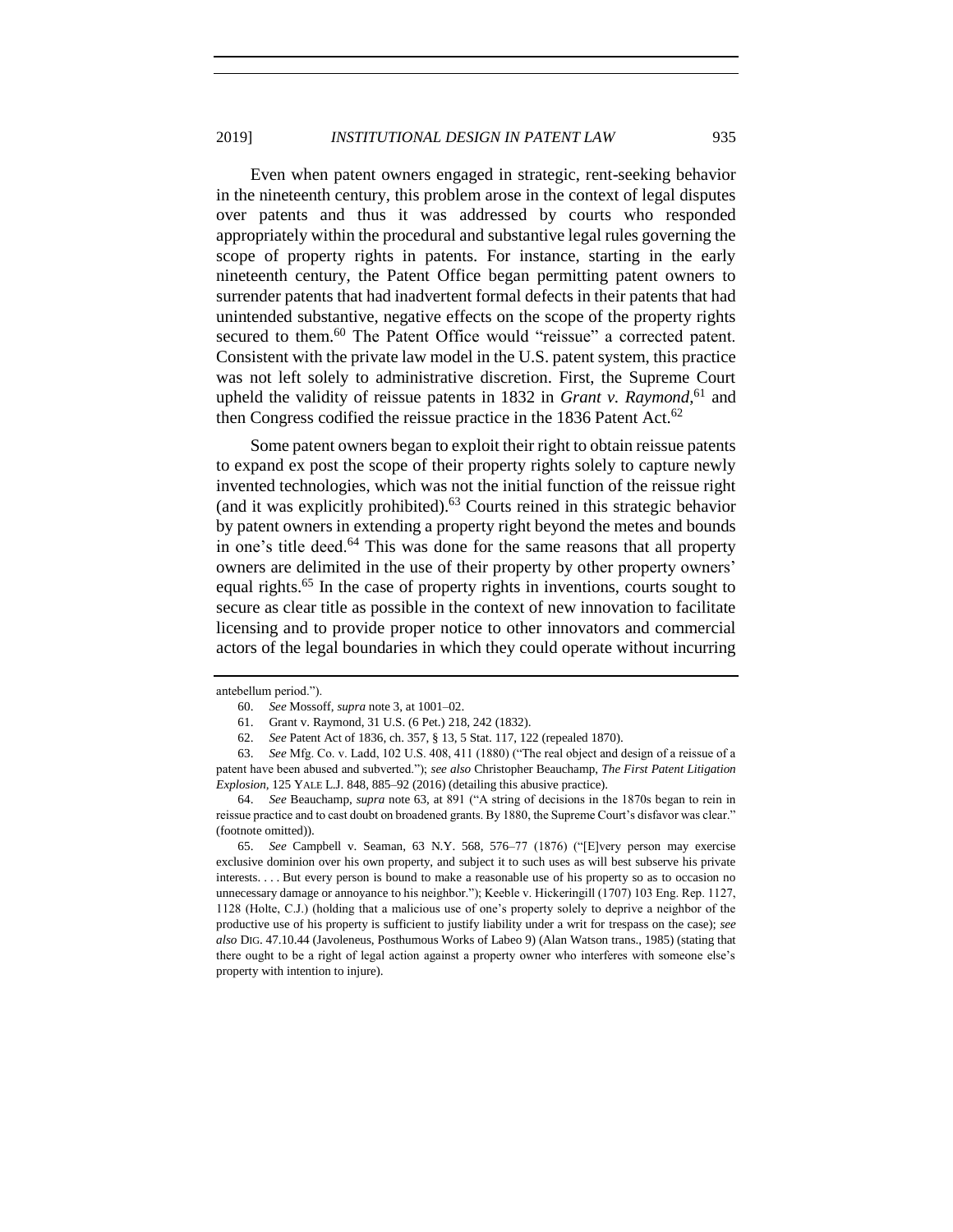liability.<sup>66</sup>

Ultimately, the private law model embraced by the U.S. for its patent system, which differentiated it from its predecessor in the English patent system, has been identified by Professor Khan as serving a key role in the "democratization of invention."<sup>67</sup> As she explains:

The tendency to democratization was manifested in unique features of the U.S. patent system such as the examination of patent applications by technically qualified Patent Office employees, the award of property rights only to the first and true inventor, low fees, and few restrictions on the ability of patentees to exploit their inventions in the marketplace.<sup>68</sup>

Professor Stephen Haber also surveys the economic and historical evidence and finds the weight of evidence supporting a finding of a "causal relationship between strong patents and innovation."<sup>69</sup> Here, a "strong patent" means a property right enforceable in courts and freely alienable to third parties such that it facilitates specialization and the division of labor in innovation markets. Professor Haber concludes that "there are no wealthy countries with weak patent rights, and there are no poor countries with strong patent rights."<sup>70</sup> This establishes the same presumptive burden on behalf of patents that is established by the same overwhelmingly positive correlations between other private property rights and economic growth—those who claim otherwise bear the burden of proof. $71$ 

# III. HISTORICAL CONVERGENCE AND MODERN DIVERGENCE IN PATENT LAW SYSTEMS

Key elements of modern patent systems around the world today were copied from the U.S. patent system, including the most widely adopted institutional feature: examining patent applications at a Patent Office

<sup>66.</sup> *See* McClain v. Ortmayer, 141 U.S. 419, 424 (1891) ("The object of the patent law . . . is not only to secure to [the inventor] all to which [the inventor] is entitled, but to apprise the public of what is still open to them.").

<sup>67.</sup> KHAN, *supra* not[e 4,](#page-0-0) at 51.

<sup>68.</sup> *Id.* at 182.

<sup>69.</sup> Haber, *supra* not[e 50,](#page-11-0) at 834.

<sup>70.</sup> *Id.* at 815.

<sup>71.</sup> *See id.* at 834 ("Evidence and reason therefore suggest that the burden of proof falls on those who claim that patents frustrate innovation."); Letter from Jonathan Barnett, Professor, USC Gould School of Law, et al., to Assistant Attorney Gen. Makan Delrahim (Feb. 13, 2018), https://cpip.gmu. edu/wp-content/uploads/sites/31/2018/02/Letter-to-DOJ-Supporting-Evidence-Based-Approach-to-Anti trust-Enforcement-of-IP.pdf ("It bears emphasizing that no empirical study has demonstrated that a patent-owner's request for injunctive relief after a finding of a defendant's infringement of its property rights has ever resulted either in consumer harm or in slowing down the pace of technological innovation.").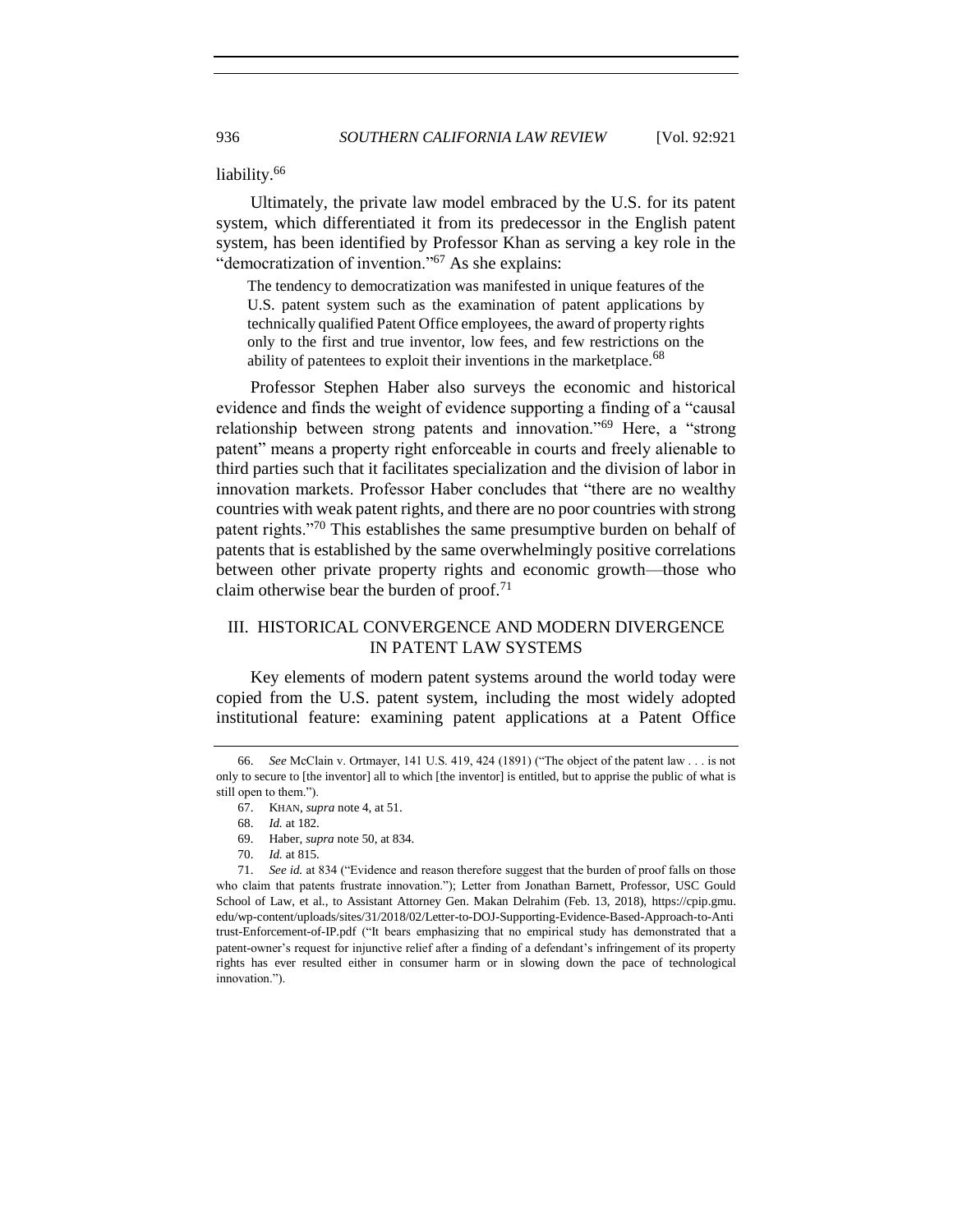according to predetermined legal standards in both process and substance.<sup>72</sup> This convergence is notable, especially among the world's leading economies. The United States became a leading world economy only in the latter half of the nineteenth century after having a per capita gross domestic product on par with Brazil at the start of the eighteenth century.<sup>73</sup>

Yet jurisdictions throughout the world did not adopt all aspects of the U.S. private law model for their patent systems. While adopting examination processes and rules regarding title recordation, among others, they balked when it came to securing patents as private property rights that were freely alienable in the marketplace and enforceable against all infringers in court. For example, in addition to the "Crown right" that permitted free use of patents by the English government, England adopted a compulsory licensing scheme in the late nineteenth century.<sup>74</sup> As noted, this was in stark contrast to the property and contract doctrines generally relied on in the United States to define the freedom of patent owners to convey their rights in the marketplace.<sup>75</sup> In fact, the United States repeatedly has considered and rejected compulsory licensing requirements in its patent system.<sup>76</sup>

The U.S. patent system thus has been identified as the "gold standard" for world patent systems given its comparative advantages in securing private property rights in technological innovations,<sup>77</sup> but this has begun to change in the twenty-first century. In recent years, the United States has slowly shifted through court decisions, legislation, and the creation of a new administrative tribunal for reviewing and canceling patents. It has moved

<sup>72.</sup> *See* B. Zorina Khan, *An Economic History of Patent Institutions*, ECON. HIST. ASS'N (2008), http://eh.net/encyclopedia/an-economic-history-of-patent-institutions ("The German patent system was influenced by developments in the United States, and itself influenced legislation in Argentina, Austria, Brazil, Denmark, Finland, Holland, Norway, Poland, Russia and Sweden. . . . The first national patent statute in Japan was passed in 1888, and copied many features of the U.S. system, including the examination procedures.").

<sup>73.</sup> *See* Haber, *supra* not[e 50,](#page-11-0) at 822.

<sup>74.</sup> *See* KHAN, *supra* note [4,](#page-0-0) at 38 ("Compulsory licenses were introduced [in England] in 1883 (and strengthened in 1919 as 'licenses of right') . . . .").

<sup>75.</sup> A few special patent doctrines were used to define the outer boundaries of this general reliance on private law doctrines, such as scire facias actions for fraud in obtaining a patent. *See* BEAUCHAMP, *supra* not[e 57,](#page-12-0) at 86–108 (discussing "a thoroughly *ad hoc* mobilization of government power" by interest groups who lobbied the federal government to bring a (unsuccessful) case against Alexander Bell in their efforts to invalidate Bell's patent on the telephone).

<sup>76.</sup> *See, e.g.*, BRUCE W. BUGBEE, GENESIS OF AMERICAN PATENT AND COPYRIGHT LAW 143–44 (1967) (discussing the rejection of a Senate proposal for a compulsory licensing requirement in the bill that eventually became the Patent Act of 1790); Kali Murray, *Constitutional Patent Law: Principles and Institutions*, 93 NEB. L. REV. 901, 935–37 (2015) (discussing the introduction of legislation in 1912 requiring compulsory licensing for patent owners not manufacturing a patented invention, which received twenty-seven days of hearings, but was not enacted into law).

<sup>77.</sup> *See* Madigan & Mossoff, *supra* not[e 6,](#page-0-0) at 939–40.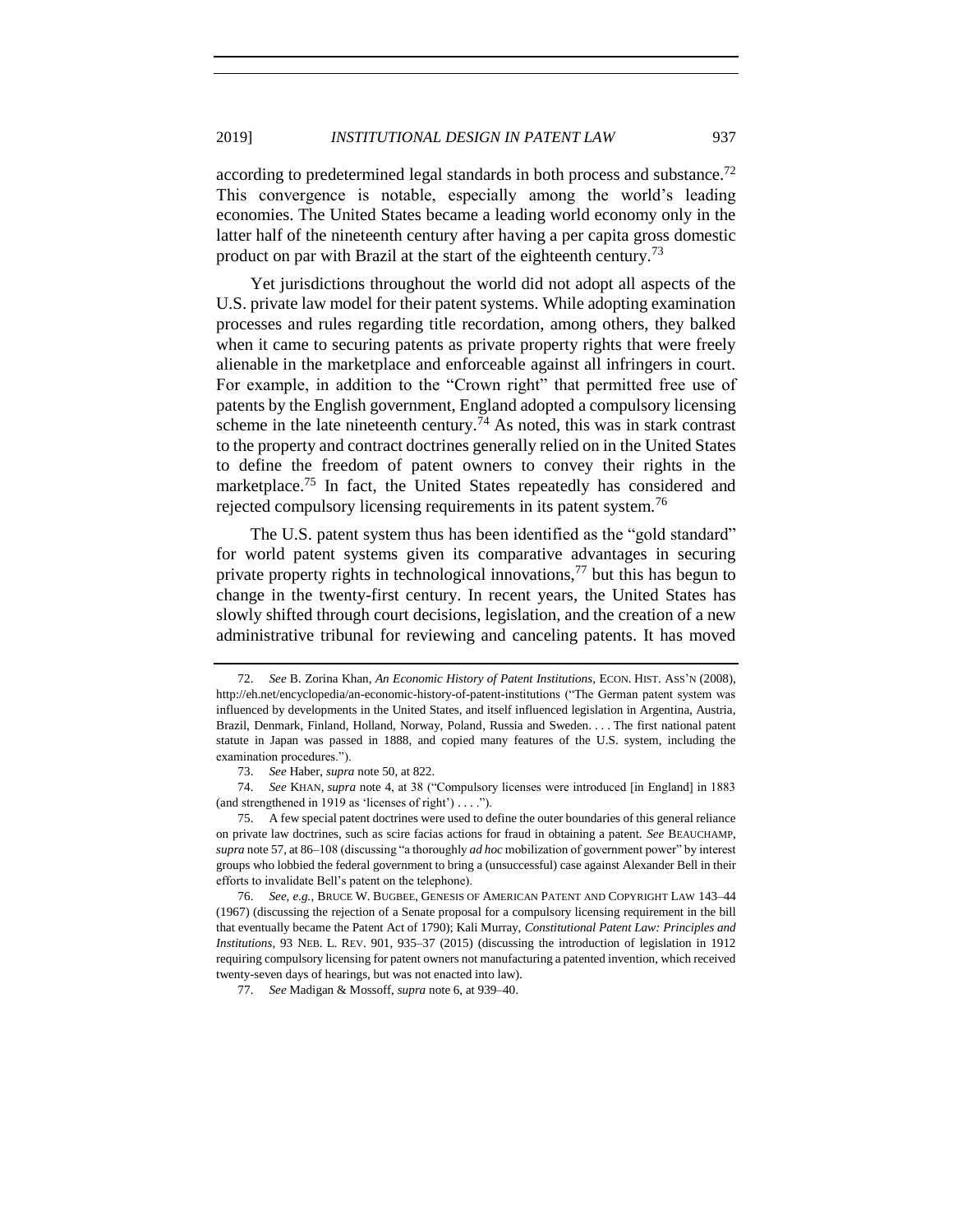from a predominantly private law model to one that has significant institutional features of a public law model.

In terms of reliable and enforceable patent rights, courts have muddied the doctrinal waters in awarding either equitable or legal remedies for violations of these private property rights. In 2006 in *eBay v. MercExchange*, the U.S. Supreme Court reframed the test for awarding injunctions to patent owners on a finding of infringement by a defendant in terms of an allegedly historical four-factor test (which was not in fact a historical test).<sup>78</sup> Justice Anthony Kennedy concurred in the decision, arguing that there now exists a new business model of "obtaining licensing fees" and that patent licensing companies should not be permitted to "charge exorbitant fees" by threatening manufacturers with an injunction if they do not take a license.<sup>79</sup> Within a few years, many district courts conflated Justice Kennedy's concurrence with the holding in *eBay* itself, citing not the majority opinion, but Justice Kennedy's concurrence.<sup>80</sup> As a result, patent owners, including both manufacturers and licensors, are now less likely to obtain an injunction against infringers. $81$  In effect, patent owners are forced into compulsory licensing schemes via judicial decisions that deny them injunctions, requiring them to accept court-ordered "reasonable royalties" for ongoing infringement. In terms of determining these "reasonable royalties," courts have further lowered the baseline for assessing damages to the "smallest saleable patent practicing unit,"82 and are using this standard for damages even when it does not match the market-based rate for licensing patented innovation.<sup>83</sup>

<sup>78.</sup> eBay Inc. v. MercExchange L.L.C., 547 U.S. 388, 390–91f (2006); *see, e.g.*, Doug Rendleman, *The Trial Judge's Equitable Discretion Following* eBay v. MercExchange, 27 REV. LITIG. 63, 76 n. 71 (2007) ("Remedies specialists had never heard of the four-point test.").

<sup>79.</sup> *eBay*, 547 U.S. at 396–97 (Kennedy, J., concurring).

<sup>80.</sup> *See* Ryan T. Holte, *The Misinterpretation of* eBay v. MercExchange *and Why: An Analysis of the Case History, Precedent, and Parties*, 18 CHAP. L. REV. 677, 721–22 (2015).

<sup>81.</sup> *See* Kirti Gupta & Jay P. Kesan, Studying the Impact of eBay on Injunctive Relief in Patent Cases 38 (Univ. of Ill. Coll. of Law, Legal Studies Research Paper No. 17-03, 2016), https://ssrn.com/abstract=2816701.

We find that both for preliminary and permanent injunctions, [patent licensing companies] are less likely to obtain an injunction, after controlling for patent characteristics and the length of the case (from filing to termination) throughout the 2000-2012 time period. We also find that the *eBay* ruling reduced the likelihood of all firms [including manufacturers] receiving either preliminary or permanent injunctions.

*Id.* 

<sup>82.</sup> Cornell Univ. v. Hewlett-Packard Co., 609 F. Supp. 2d 279, 283–86 (N.D.N.Y. 2009).

<sup>83.</sup> *See* Jonathan D. Putnam & Tim A. Williams, The Smallest Salable Patent-Practicing Unit (SSPPU): Theory and Evidence 12 (Sep. 8, 2016) (unpublished manuscript), https://ssrn.com/abstract= 2835617.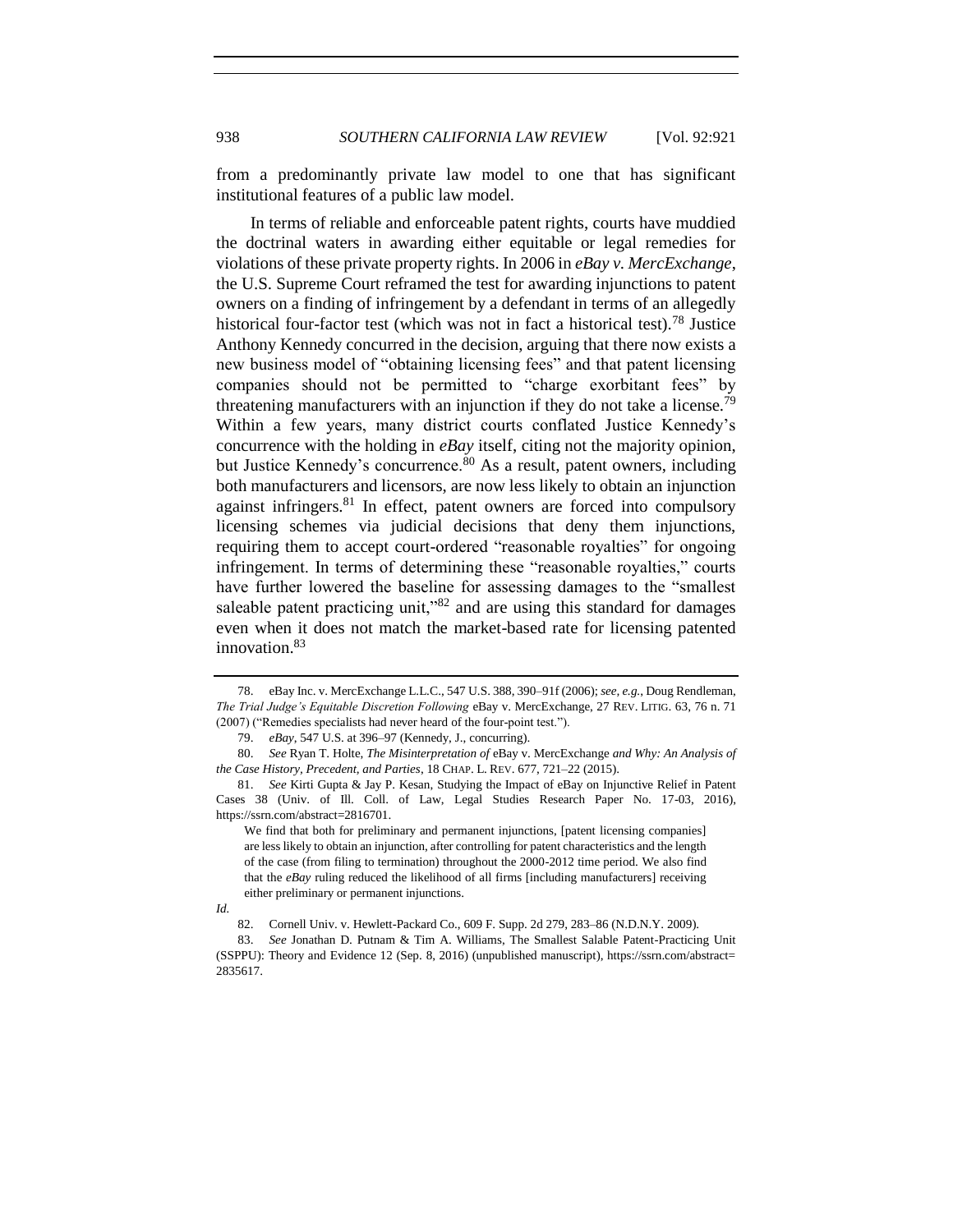The result of the weakening of the ability to obtain an injunction—the backstop for all market-based negotiations of conveyances of property rights—and the further limiting of damages awarded to patent owners below market-set rates has led to an increasingly common commercial practice referred to as "efficient infringement."<sup>84</sup> This occurs when a company decides that it "economically gains from deliberately infringing [on a] patent[]" because it knows the patent owner will not receive an injunction and thus it will pay less in legal fees and in court-ordered damages than it would have paid in a license obtained from the patent owner.<sup>85</sup>

For instance, in its patent infringement lawsuits against Apple—a multi-year, worldwide legal dispute that spanned numerous court cases— Qualcomm claimed in late 2018 that Apple was in arrears for as much as \$7 billion (and counting) for refusing to make royalty payments under its previous licensing agreements for use of the 4G digital transmission technologies invented at Qualcomm.<sup>86</sup> In April 2019, the two companies settled all worldwide litigation with Apple paying an undisclosed sum and entering into a new license to use Qualcomm's next-generation 5G technologies in future iPhones.  $87$  By itself, the refusal to pay royalties might not fall within the scope of strategic behavior labeled as "efficient infringement," but internal documents disclosed in one of the legal cases shortly before the settlement revealed that Apple engaged in a deliberate legal campaign to devalue Qualcomm's patents for the sole purpose of reducing its royalty payments in previously agreed-upon licenses.<sup>88</sup> This is consistent with economic and theoretical analyses of what happens when injunctions are not an available remedy for infringement of property rights,

<sup>84.</sup> *See* Adam Mossoff & Bhamati Viswanathan, *Explaining Efficient Infringement*, ANTONIN SCALIA L. SCH.: CPIP BLOG (May 11, 2017), https://cpip.gmu.edu/2017/05/11/explaining-efficientinfringement.

<sup>85.</sup> *Id.*

<sup>86.</sup> *See* Reuters, *Apple Reported to Be \$7 Billion Behind in Patent Royalty Payments by Qualcomm*, TECH2 (Oct. 27, 2018, 10:05 AM), https://www.firstpost.com/tech/news-analysis/applereported-to-be-7-billion-behind-in-patent-royalty-payments-by-qualcomm-5456151.html. One analyst estimated that Apple paid \$5 to \$6 billion in its settlement with Qualcomm, which indirectly confirms the amount claimed in arrears. *See* Kif Leswing, *Apple Paid Up to \$6 billion to Settle with Qualcomm, UBS Estimates*, CNBC (Apr. 18, 2019, 11:49 AM), https://www.cnbc.com/2019/04/18/apple-paid-5-billionto-6-billion-to-settle-with-qualcomm-ubs.html.

<sup>87.</sup> *See* Don Clark & Daisuke Wakabayashi, *Apple and Qualcomm Settle All Disputes Worldwide*, N.Y. TIMES (Apr. 16, 2019), https://www.nytimes.com/2019/04/16/technology/apple-qualcommsettle.html.

<sup>88.</sup> *See* Reed Albergotti, *Apple Said Qualcomm's Tech Was No Good. But in Private Communications, It Was 'the best,'* WASH. POST (Apr. 19, 2019), https://www.washingtonpost.com/ technology/2019/04/19/apple-said-qualcomms-tech-was-no-good-private-communications-it-was-best.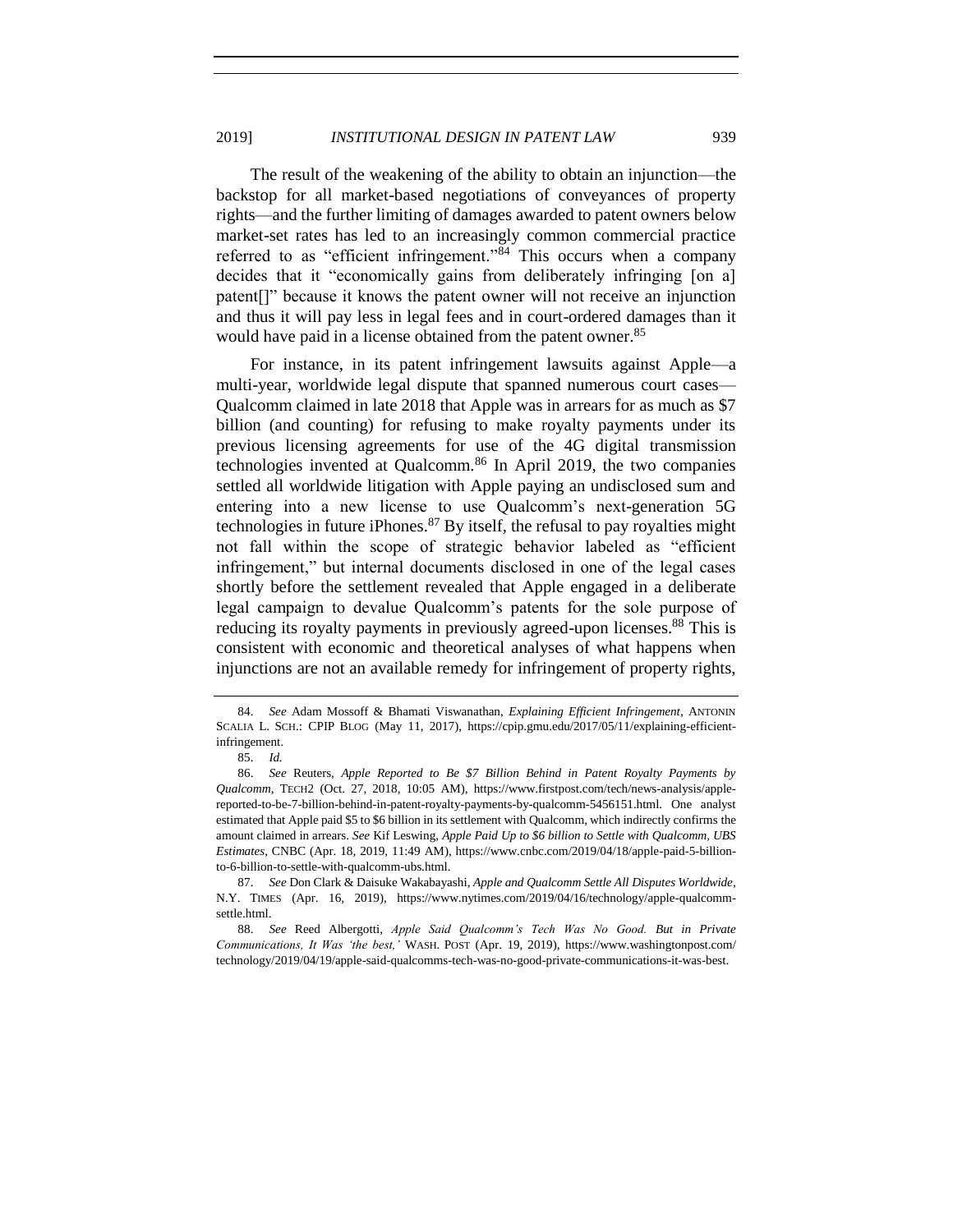which incentivizes "hold out" by licensees or infringers.<sup>89</sup> The only jurisdiction in which Apple was not enjoined in the patent infringement lawsuits brought by Qualcomm was the United States, although injunctions were issued against Apple in Germany and in China.<sup>90</sup>

Given the increasingly high costs of patent litigation as a result of both efficient infringement practices and diminished chances of success for many patent owners in seeking protection of their rights in court, patent litigation is now referred to as the "sport of kings."<sup>91</sup> This directly undermines the "democratization" effects that accessible, reliable, and effective property rights have historically achieved via the private law model of the U.S. patent system. This is important given that the "great inventors" in the nineteenth century were individuals who mostly relied on patent licensing and other features of market specialization facilitated by enforceable and tradeable property rights.<sup>92</sup>

In addition to the shift in U.S. courts in treating patents less like private property rights, Congress has similarly adopted changes to the patent system that comprise a public law model, such as discretionary, administrative adjudication of patent rights by regulatory officials. In 2011, Congress enacted the largest revision to the U.S. patent system since 1836, called the America Invents Act ("AIA").<sup>93</sup> Among many transformations in the U.S. patent system, including shifting to a first-to-file system from a first-toinvent system, Congress created a new administrative tribunal to review and cancel previously issued patents.<sup>94</sup> This tribunal, called the Patent Trial and Appeal Board ("PTAB"), began its administrative hearings in 2012. Unfortunately, Congress imposed very few substantive or procedural limits

<span id="page-19-0"></span>

<sup>89.</sup> *See* Richard A. Epstein & Kayvan B. Noroozi, *Why Incentives for "Patent Holdout" Threaten to Dismantle FRAND, and Why It Matters*, 32 BERKELEY TECH. L. J. 1381, 1414–15 (2017).

<sup>90.</sup> *See* Adam Mossoff, *Apple Pays for Its Patent Infringement, But Important Legal Cases Continue*, IPWATCHDOG (Mar. 19, 2019), https://www.ipwatchdog.com/2019/03/19/apple-pays-patentinfringement-important-legal-cases-continue/id=107425.

<sup>91.</sup> *See The Impact of Bad Patents on American Businesses: Hearing Before the Subcomm. on Courts, Intellectual Prop., and the Internet of the H. Comm. on the Judiciary*, 115th Cong. (2017) (statement of J. Paul R. Michel, former C.J. of the U.S. Court of Appeals for the Federal Circuit) ("Indeed, most owners of patents can no longer afford to enforce them. . . . Experts opine that to enforce a small portfolio an owner needs \$15 million in cash and \$3 billion in market cap. So, wages now say that the 'sport of kings', horse racing, has been replaced by patent litigation.").

<sup>92.</sup> *See* Khan, *supra* not[e 3,](#page-0-0) at 833–35.

<sup>93.</sup> *See* David Kappos, Under Sec'y of Commerce for IP and Dir. of the USPTO, Keynote Address at the Center for American Progress: An Examination of Software Patents (Nov. 20, 2012)*,*  https://www.uspto.gov/about-us/news-updates/examination-software-patents ("[T]he AIA is the most significant reform to the U.S. patent system since 1836.").

<sup>94.</sup> *See* 35 U.S.C. § 6 (2018) (patent trial and review board); *id.* § 101 (patentable subject matter; utility); *id.* § 102 (novelty); *id.* § 103 (nonobviousness); *id.* § 112 (written description and enablement).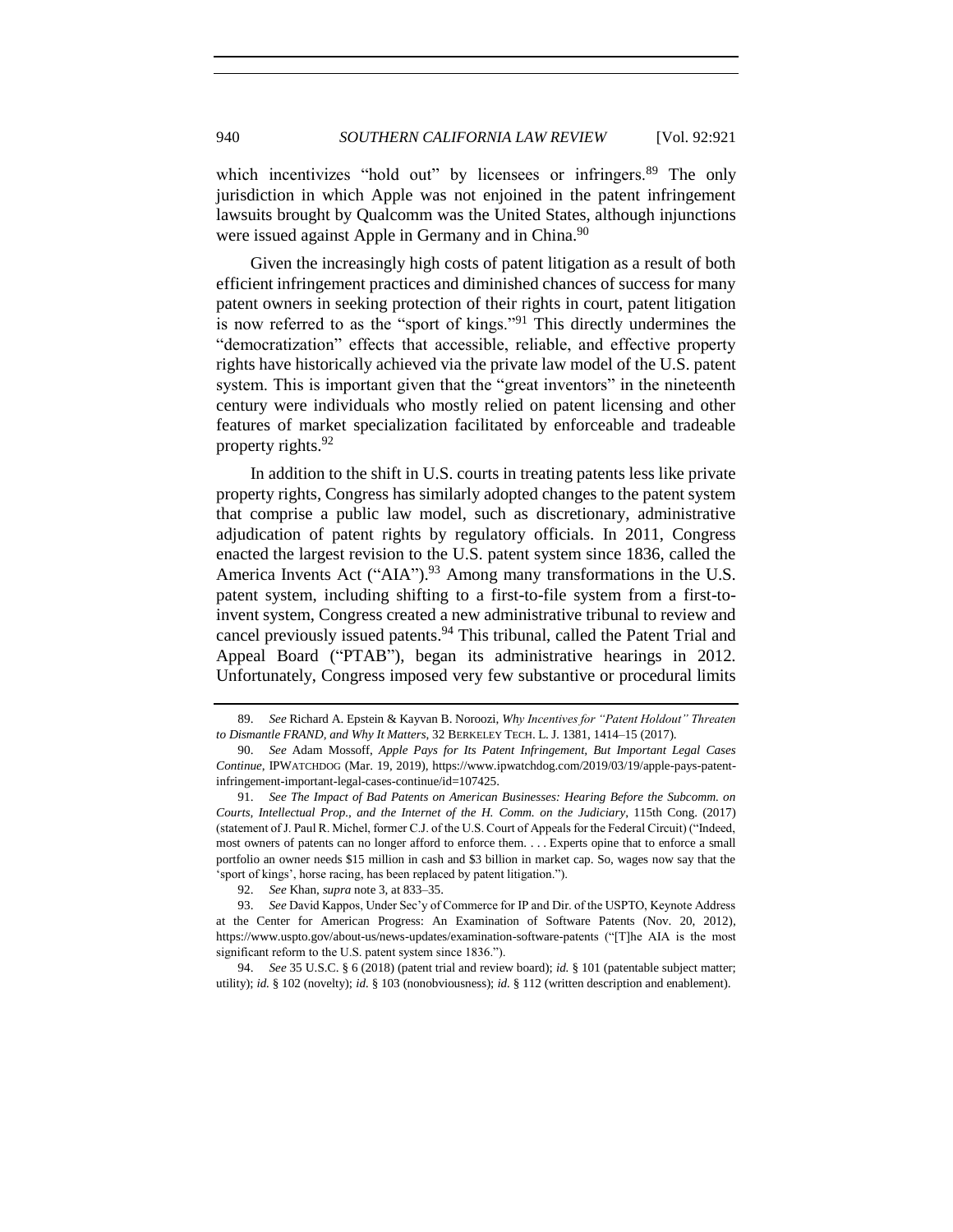on this tribunal in the AIA, and thus the PTAB quickly became an example of an administrative agency run amok.

There are innumerable due process and related concerns at the PTAB. One prominent issue has been the practice of "panel stacking" administrative judges at the PTAB to obtain preordained results.<sup>95</sup> Moreover, anyone in the world can file a petition at any time during a patent's twenty-year term to challenge it regardless of the personal financial gain that may motivate the petition, leading to strategic behavior by hedge-fund managers who would short stocks of companies in which they then file PTAB petitions seeking to invalidate the respective companies' patents.<sup>96</sup> In fact, anyone can file as many petitions as they wish; numerous patents have been subject to "serial filings" of multiple petitions,  $97$  and serial petitions are sometimes filed concurrently in order to keep the patent under an administrative, legal, and commercial cloud. The PTAB also initially adopted a lower legal standard for construing patent claims in its administrative hearings than what is used in a lawsuit in an Article III court; this has resulted in inordinately high "kill rates" that range almost as high as  $100\%$  for some types of patents.<sup>98</sup> This difference in legal rules in interpreting patents has resulted in cases in which the PTAB cancels a patent after an Article III court construes a patent as valid and enforceable. The Court of Appeals for the Federal Circuit has held that this is an acceptable contradiction in legal decisions concerning the validity of the same property right reached between two state institutions governing the patent system.<sup>99</sup>

96. *See id.* at 30.

<sup>95.</sup> *See* Adam Mossoff & David Lund, *The Problems with the PTAB*, IAM, Nov.−Dec. 2017, at 29, 32–33 (discussing *Target Corp. v. Destination Maternity Corp*., in which the PTAB panel was increased from 3 to 5, and ultimately to 7, judges before the panel finally reached the "right" result of invalidating the patent).

The most notorious example has been hedge fund manager Kyle Bass, who has repeatedly filed PTAB petitions targeting patents in the biopharmaceutical industry. Neither his hedge fund nor his PTAB-filing organisation makes generic drugs or commercialises any products or services in the pharmaceutical industry. Instead, Bass simply shorts the stock of companies that own the patents he challenges at the PTAB, because the market is aware of the PTAB death squad statistics.

*Id.*

<sup>97.</sup> *See* Anne S. Layne-Farrar, *The Cost of Doubling Up: An Economic Assessment of Duplication in PTAB Proceedings and Patent Infringement Litigation*, LANDSLIDE, May−June 2018, at 52, 55 ("On a per-patent basis, out of 3,460 patents with an IPR challenge filed, 842 (24 percent) were 'serially petitioned patents.' Among the patents with three or more IPR challenges, the serial petitions involved an overlap in claims, an overlap in the prior art asserted, or both." (footnotes omitted)).

<sup>98.</sup> *See* Mossoff & Lund, *supra* not[e 95](#page-19-0) at 29 (reporting that 97.8% of the business method patents reviewed in the Covered Business Method (CBM) hearings at the PTAB were canceled).

<sup>99.</sup> *See* Novartis AG v. Noven Pharms., Inc., 853 F.3d 1289, 1293–94 (Fed. Cir. 2017); *see also*  Matthew Bultman, *PTAB Nixes Part of Garage Door Opener Patent Upheld By ITC*, LAW360 (Oct. 25,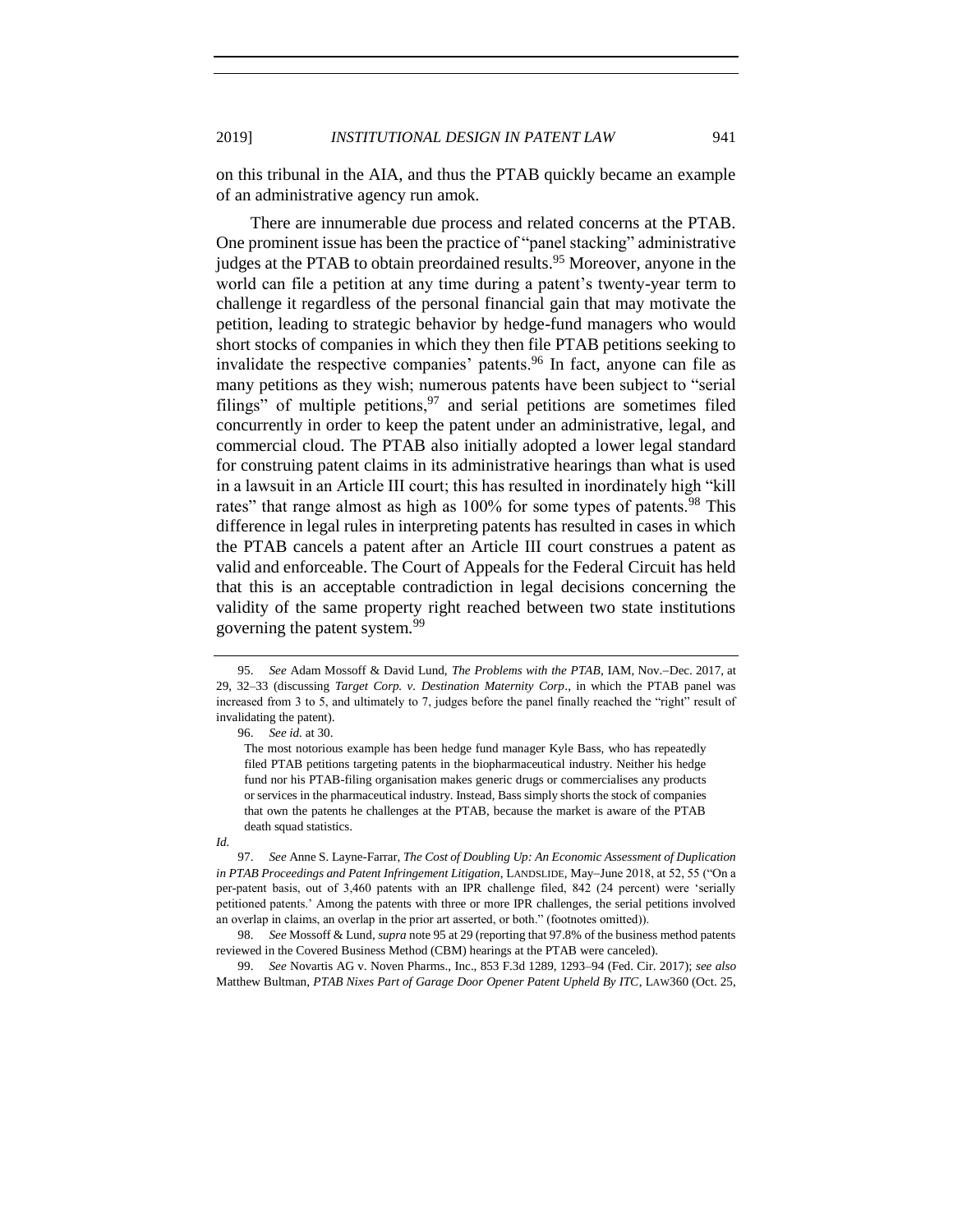These are just a few examples of the new regulatory mode of legal governance in a patent system that was once defined by relatively clear legal requirements, the rule of law, and stable legal institutions. The newly appointed Director of the U.S. Patent & Trademark Office has issued new regulations to reverse course on some of these practices.<sup>100</sup> But these new rules are not legally mandated; thus, there is nothing that can prevent a new Director from reversing course and reinstituting as a matter of regulatory fiat all of these problematic practices at the PTAB, whose administrative panels one former federal judge has characterized as "death squads . . . killing property rights."<sup>101</sup>

Significantly, many patent owners raised constitutional challenges to the PTAB on the basis of due process and takings concerns, but the Supreme Court agreed to hear a challenge to the PTAB in *Oil States Energy v. Greene's Energy Group*<sup>102</sup> on whether the PTAB violated the Seventh Amendment rights of patent owners to receive a jury trial. In its opinion in May 2018, the *Oil States* Court did not reach the Seventh Amendment question, because it held that the legal determination of the validity of an issued patent was entirely a matter of "public right," and thus a patent is not a private right secured by the separation of powers and other structural protections afforded to citizens by the Constitution.<sup>103</sup> This is the first time that the Supreme Court held that a patent that had vested in an owner after an examination and grant by the Patent Office is a public right, as opposed to construing patents as private rights.<sup>104</sup> *Oil States* represents a radical shift from the private law model in which the U.S. patent system has secured

<sup>2018),</sup> https://www.law360.com/ip/articles/1095772/ptab-nixes-part-of-garage-door-opener-patent-uphe ld-by-itc (reporting a patent canceled by PTAB after it was construed as valid by the ITC, which applies the same legal standard in construing patents as Article III courts).

<sup>100.</sup> *See* Changes to the Claim Construction Standard for Interpreting Claims in Trial Proceedings Before the Patent Trial and Appeal Board, 83 Fed. Reg. 51340, 51340 (Oct. 11, 2018) (to be codified at 37 C.F.R. pt. 42) (changing the legal rule for construing patents at the PTAB to be the same as the rule used in Article III courts).

<sup>101.</sup> Ryan Davis, *PTAB's "Death Squad" Label Not Totally Off-Base, Chief Says*, LAW360 (Aug. 14, 2014) (quoting Former Chief Judge of the PTAB, Randall Rader), https://www.law360.com/articles/ 567550/ptab-s-death-squad-label-not-totally-off-base-chief-says.

<sup>102.</sup> Oil States Energy v. Greene's Energy Grp., 138 S. Ct. 1365 (2018).

<sup>103.</sup> *Id.* at 1373–74.

<sup>104.</sup> *See* Adam Mossoff, *Statutes, Common-Law Rights, and the Mistaken Classification of Patents as Public Rights*, 104 IOWA L. REV. (forthcoming 2019) (manuscript at 2) (available at https://ssrn.com/abstract=3289338). Professor Richard Epstein has meticulously reviewed the cases quoted or cited by the *Oil States* Court in support of its decision, and he found that the Court quoted or cited the cases out of context, or, in some cases, the quotes elided language that contradicted the propositions for which the Court claimed they supported; *See* Richard A. Epstein, *Inter Partes Review Under the AIA Undermines the Structural Protections Offered by Article III Courts,* in *The Supreme Court Tackles Patent Reform*, 19 FEDERALIST SOC'Y REV. 132, 133–39 (2018).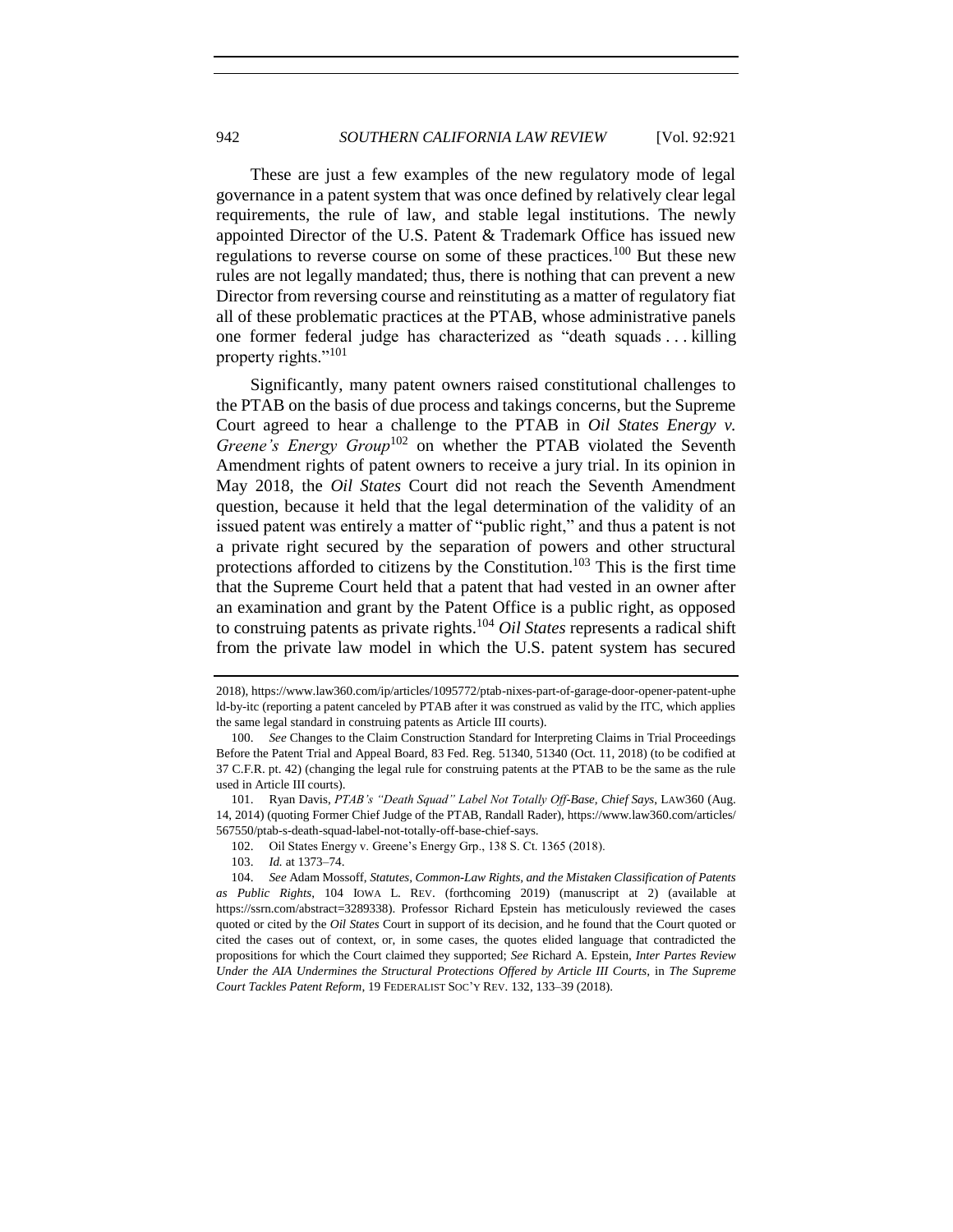patents as private property rights and provided them the relevant constitutional protections as other private rights.

The PTAB is widely recognized as contributing to a legal and policy environment in which patents owned by individuals or other undercapitalized entities, such as startups or universities, are now significantly devalued as commercial assets. This patent owner must first navigate the increasingly difficult process to obtain a patent, especially in the biopharmaceutical and high-tech industries that have been hit the hardest by recent court decisions that have severely restricted the patent eligibility of innovations in these sectors of the innovation economy. <sup>105</sup> If a patent issues, the patent owner is then faced with the prospect of efficient infringement, as companies do not pursue a license and instead infringe a patent given their economic calculation that a denial of an injunction and a below-market-rate "reasonable royalty" awarded by a court will result in a smaller compulsory license fee than if they negotiated a license directly with the patent owner. Companies, or the special companies hired anonymously to file petitions in the PTAB,<sup>106</sup> then file multiple petitions in the PTAB, which is an expensive process and time consuming.<sup>107</sup> Through its administrative processes, which are nothing like the legal processes in court, the PTAB can cancel a patent. The odds favor the petitioner. This regulatory cancelation is valid regardless of panel stacking or other concerns. It is also valid even if the patent owner was lucky enough to survive a validity challenge in court, prove infringement, and then receive an injunction or damages high enough to justify its legal fees. The U.S. patent system is now characterized by inordinately high costs, high legal hurdles, and discretionary and even contradictory legal processes and decisions. In sum, patents are now more like public rights awarded and adjudicated according to the discretionary, regulatory decisionmaking processes of the political branches, as opposed to stable private rights in property secured in courts.

The judicial, legislative, and administrative developments in the U.S.

<sup>105.</sup> *See* Madigan & Mossoff, *supra* note [6.](#page-0-0) at 946–60 (identifying how four Supreme Court decisions between 2010 and 2014 have destabilized and diminished U.S. innovation, particularly in the biopharmaceutical and advanced technology industries).

<sup>106.</sup> *See* Rob Sterne, *PTAB Challenges Are a Costly, Uphill Battle for Patent Owners*, IPWATCHDOG (Apr. 22, 2018), https://www.ipwatchdog.com/2018/04/22/ptab-challenges-costly-uphilbattle-patent-owners/id=96158 ("[C]ompanies like Unified Patents were formed to aggregate the PTAB opportunity . . . . These PTAB aggregators offer several benefits to accused infringers, including reduced PTAB cost, no estoppels, and the ability to circumvent the one-year challenge requirement. They act as a surrogate for the accused infringer, who never files a PTAB challenge.").

<sup>107.</sup> *Id.* ("PTAB challenges are very expensive, often topping [over \$1 million] through Federal Circuit appeal. They add 2-4 years to most district court suits.").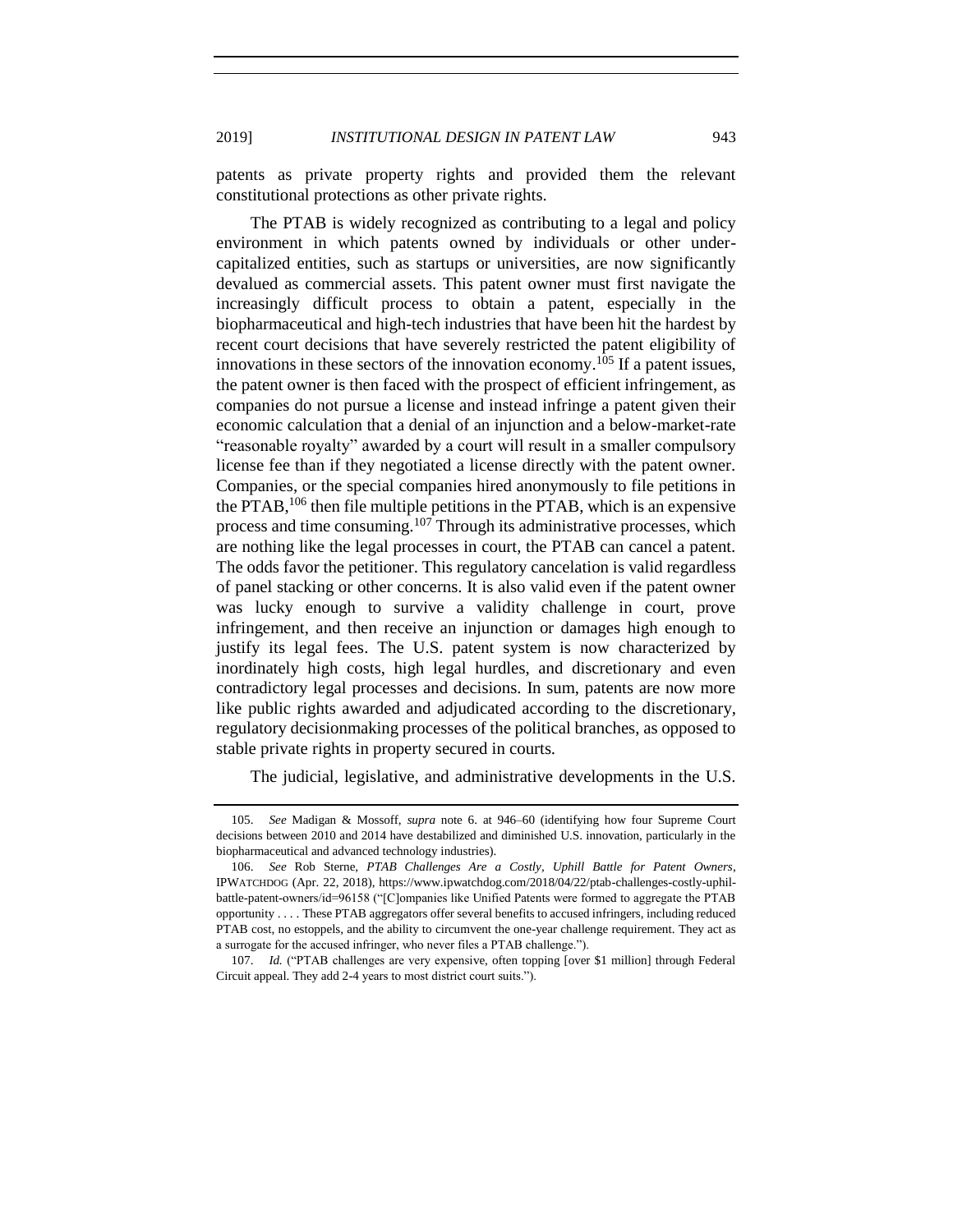patent system in the last ten years represent a demonstrable shift away from the private law model that was the hallmark of the early U.S. patent system. In the early twenty-first century, the U.S. patent system has the institutional traits of the public regulatory model that first animated the English patent system, and from which the United States diverged. This is not merely a divergence in the U.S. patent system over time, as foreign jurisdictions are adopting elements of the private law model for their own patent systems. One jurisdiction in particular is China, which has begun a substantial reform of its patent system over the past decade, but unlike the United States, it is creating a private law system.

Among other reforms it has implemented in contract law and in other fields of private law,  $108$  China has begun reforming its patent system within a private law model. First, it is implementing new rules at the State Intellectual Property Office ("SIPO") that "provide for the streamlined examination of patent applications" on inventions in the high-tech sector, such as those in cloud computing, AI, the Internet, and Big Data.<sup>109</sup> As one legal news source reported, "China's opening up [of its patent system to new high-tech innovation] contrasts with the United States' move to cut back on business method patents and software patents."<sup>110</sup> In terms of its judicial institutions, China enacted reforms in 2014, creating three specialized IP courts in Beijing, Shanghai, and Guangzhou, and creating another fifteen IP tribunals in other regions of the country.<sup>111</sup> China authorized these courts to award both injunctions and damages on a finding of patent infringement.<sup>112</sup> Patent owners in Chinese courts typically seek injunctions against infringing

<sup>108.</sup> *See* G. Marcus Cole, *The Long Convergence: "Smart Contracts" and the "Customization" of Commercial Law*, 92 S. CAL. L. REV 851, 853−54 (2019) ("In 1999, the National People's Congress of the People's Republic of China adopted the New Contract Law . . . . [I]ts contract law [now] reflects the law of commerce developed over centuries in the common law of the United States, England, and before that, the Law Merchant and the *jus commune* of continental Europe."); Aaron D. Simowitz, *Convergence and the Circulation of Money Judgments*, 92 S. CAL. L. REV 1031, 1036 (2019) ("On June 30, 2017, a Chinese court recognized a U.S. commercial money judgment—a first in Sino-U.S. history.").

<sup>109.</sup> Steve Brachmann, *China Streamlines Patent Examination for Internet, Big Data Patent Applications*, IPWATCHDOG (Aug. 1, 2017), http://www.ipwatchdog.com/2017/08/01/china-stream lines-patent-examination-internet-big-data-patent-applications/id=86356.

<sup>110.</sup> Elizabeth Chien-Hale, *A New Era for Software Patents in China*, LAW360 (May 25, 2017, 11:55 AM), https://www.law360.com/articles/924934/a-new-era-for-software-patents-in-china; *see also*  Jack Ellis, *China Relaxes Rules on Software Patentability – And the United States Loses More Ground*, IAM (Mar. 3, 2017), https://www.iam-media.com/law-policy/china-relaxes-rules-software-patent ability-and-united-states-loses-more-ground ("China's apparent embrace of software patents stands in stark contrast to the situation in the United States, which many would see as the traditional home of the software industry.").

<sup>111.</sup> Ryan Davis, *What You Need to Know About Patent Litigation in China*, LAW360 (Aug. 9, 2018), https://www.law360.com/articles/1072015.

<sup>112.</sup> *See id.*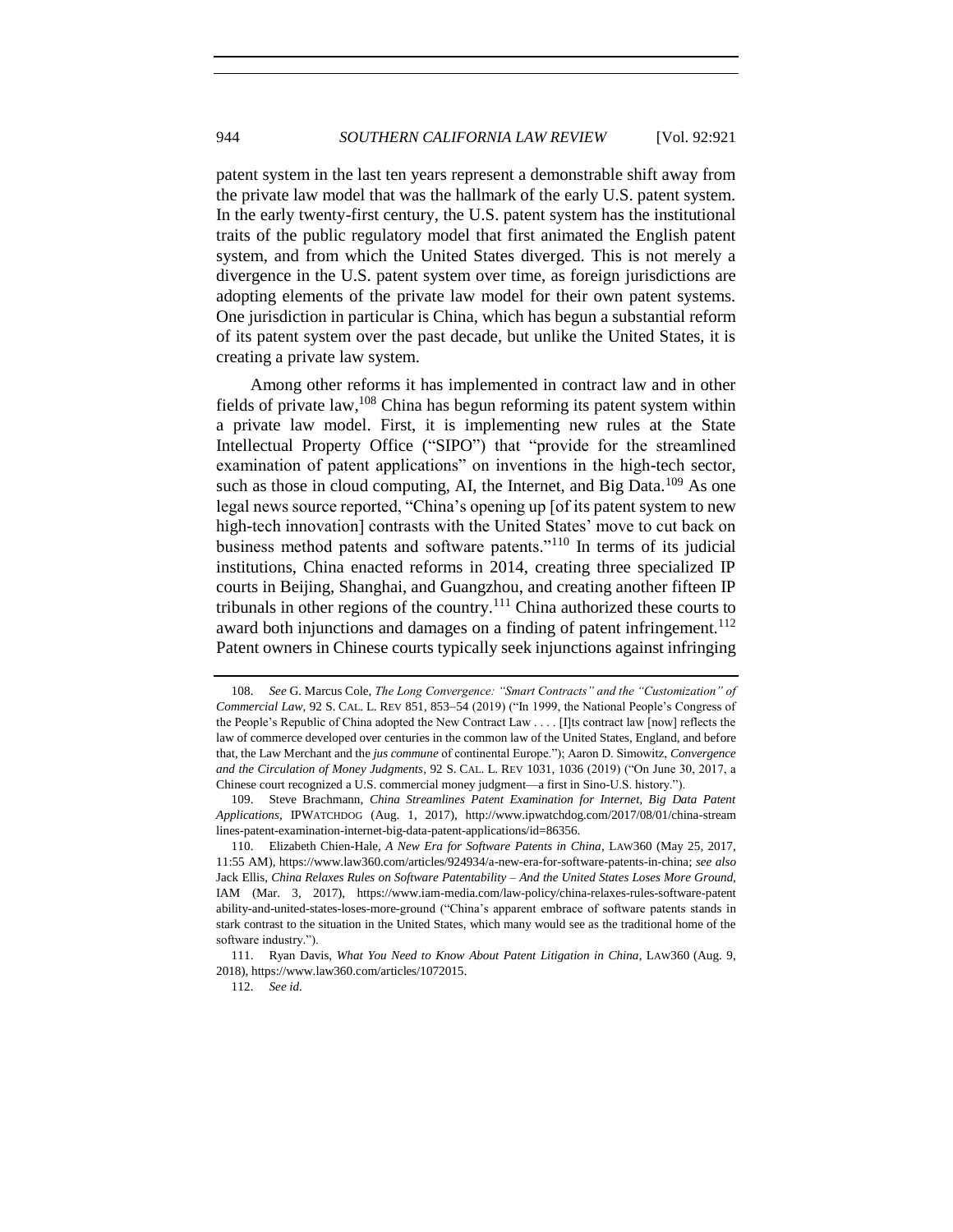products, which, unlike their U.S. counterparts, judges are "generous in awarding."<sup>113</sup> Finally, following the United States' lead in creating the Court of Appeals for the Federal Circuit, a specialized single appellate court that hears all patent cases, China has announced that it is considering creating a single national IP appeals court.<sup>114</sup> This would create much-valued national uniformity in judicial decisions that resolve disputes and which ultimately govern the private decision-making and private-ordering institutions in its innovation economy.

Although China initially used its patent laws and institutions to promote its own domestic economic interests, it is showing signs that it is embracing the basic tenets of equal protection under the rule of law in its patent system. As reported in early 2018, "[p]atent holders in China are likely to prevail in infringement actions . . . with specialized IP courts said to have found for foreign plaintiffs in nearly every case tried to date."<sup>115</sup> In December 2018, for example, a Chinese court issued a preliminary injunction against Apple selling older iPhone models in China in a patent infringement lawsuit filed by Qualcomm.<sup>116</sup> Two months earlier and in stark contrast to the Chinese court issuing an injunction on a finding of infringement, the U.S. International Trade Commission refused to issue an exclusion order against imports of older models of the iPhone, despite the administrative law judge finding that Apple was infringing Qualcomm's patents.<sup>117</sup>

A key feature of a private law model is that owners of property rights receive the same remedies as other owners of property rights, including injunctive relief for ongoing or willful infringement. The importance of these archetypical private law reforms in China's patent system is confirmed by the response from innovators themselves. As the *New York Times* has reported, patent-intensive "Big Pharma is shrugging off its long-held fears of China's rampant counterfeiting and cumbersome bureaucracy. . . . Executives say that the government has made inroads in toughening

<sup>113.</sup> *Id.*

<sup>114.</sup> *See* Bing Zhao, *China Introduces Legislation to Create a National IP Appeals Court*, IAM (Oct. 24, 2018), https://www.iam-media.com/law-policy/china-introduces-legislation-create-national-ipappeals-court.

<sup>115.</sup> Grant Clark & Shelly Hagan, *What's Intellectual Property and Does China Steal It?* BLOOMBERG: QUICKTAKE (Mar. 22, 2018, 4:58 AM), https://www.bloomberg.com/news/articles/2018- 03-22/what-s-intellectual-property-and-does-china-steal-it-quicktake.

<sup>116.</sup> *See* Don Clark & Jack Nicas, *Chinese Court Says Apple Infringed on Qualcomm Patents*, N.Y. TIMES (Dec. 10, 2018), https://www.nytimes.com/2018/12/10/technology/apple-qualcomm-patentsruling.html.

<sup>117.</sup> *See* Kristen Jakobsen Osenga, *Making Important Patents Worthless*, WASH. TIMES (Oct. 15, 2018), https://www.washingtontimes.com/news/2018/oct/15/international-trade-commission-judgegives-apple-a.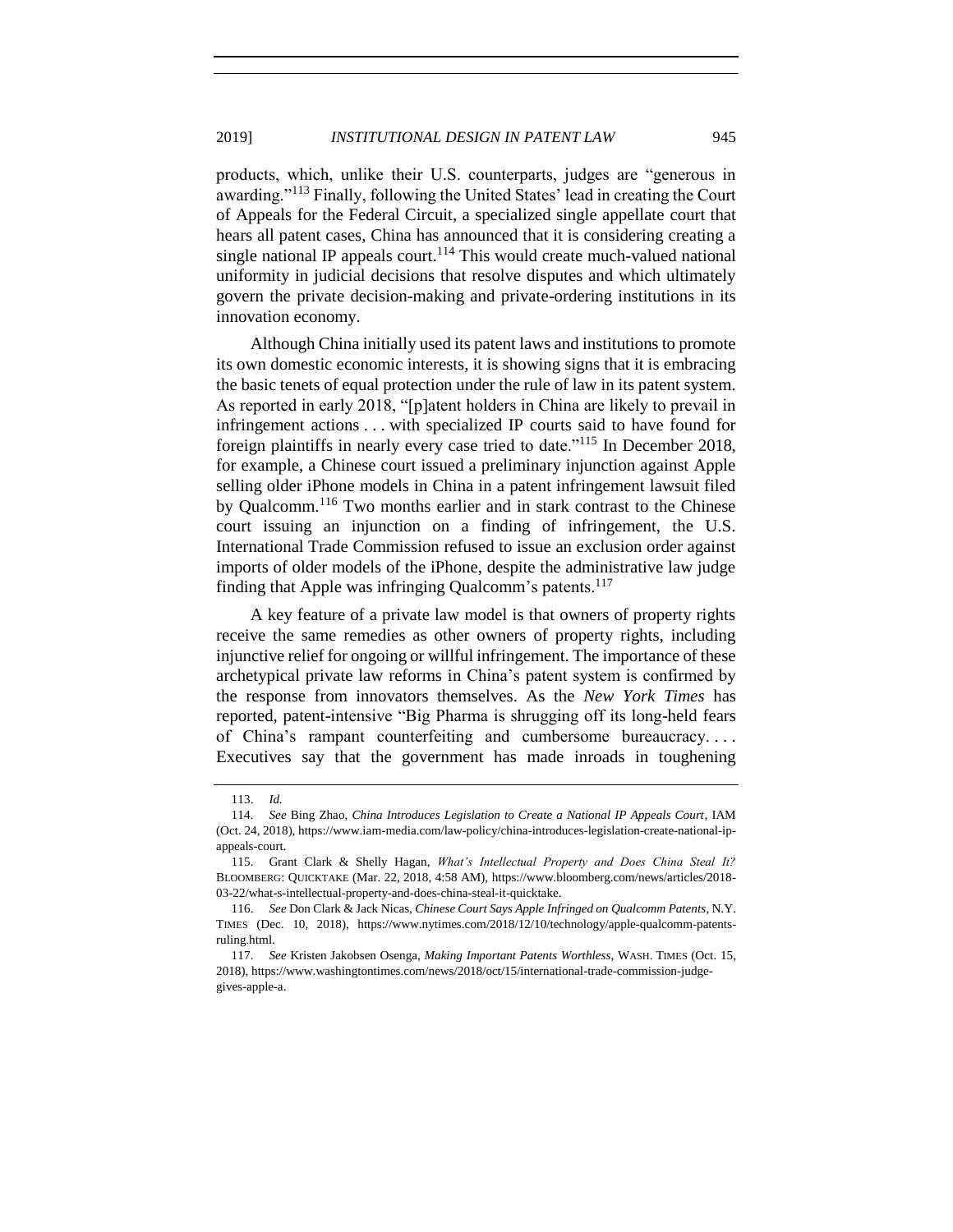protections of pharmaceutical patents."<sup>118</sup>

Of course, all is not entirely well with China, as there are legitimate concerns about its government's authoritarianism more generally, which has ramped up in recent years in other areas of its society.<sup>119</sup> This effects its private law reforms in its patent system, because, as the historical and economic evidence consistently finds, private property rights only work in stable political and legal institutions defined by the rule of law. Yet, the success of China's reform of its patent system within a private law model, and any resulting economic success in its fledgling innovation economy, may provide an incentive for political and legal actors elsewhere in the Chinese government to implement further reforms in the rule of law and limited government throughout its political and legal institutions. With the United States embracing the public law model of regulatory entitlements and discretionary decisionmaking processes in its own patent system, the United States arguably no longer has the comparative advantage to China in this key driver of its innovation economy.

#### **CONCLUSION**

Although scholars typically focus on the pendulum swings over time when courts and Congresses are either more favorable or more skeptical of patents, there is a more fundamental institutional distinction between defining patents as private property rights or regulatory entitlements. This institutional divide was a key difference between the early U.S. patent system, that was put into effect in the early republic and developed by Congress and the federal courts throughout the nineteenth century, and the early English patent system whence it arose. The success of the U.S. patent system, as evidenced in part by the explosive economic growth in the U.S. innovation economy in the nineteenth century, led to an international convergence on aspects of the U.S. private law model in its patent system. Today, though, the United States is diverging from this private law model and is returning once more to a public law model of regulatory entitlements, as evidenced in part by the creation of the PTAB, the denial of core remedies for violations of private property rights, heightened legal costs, and

<sup>118.</sup> Sui-Lee Wee, *Made in China: New and Potentially Lifesaving Drugs*, N.Y TIMES,Jan 3, 2018, at B1.

<sup>119.</sup> *See* Simowitz, *supra* note 108, at 1033 ("China has decisively opened its courts to foreign judgments at the same time the Xi government has dramatically closed other economic doors. For example, the Xi government has imposed Maoist-era currency controls—an act of profound economic self-sabotage, in the view of most observers."); Jonathan Tepperman, *China's Great Leap Backward*, FOREIGN POL'Y (Oct. 15, 2018, 8:00 AM), https://foreignpolicy.com/2018/10/15/chinas-great-leapbackward-xi-jinping (reporting on China's return to authoritarianism).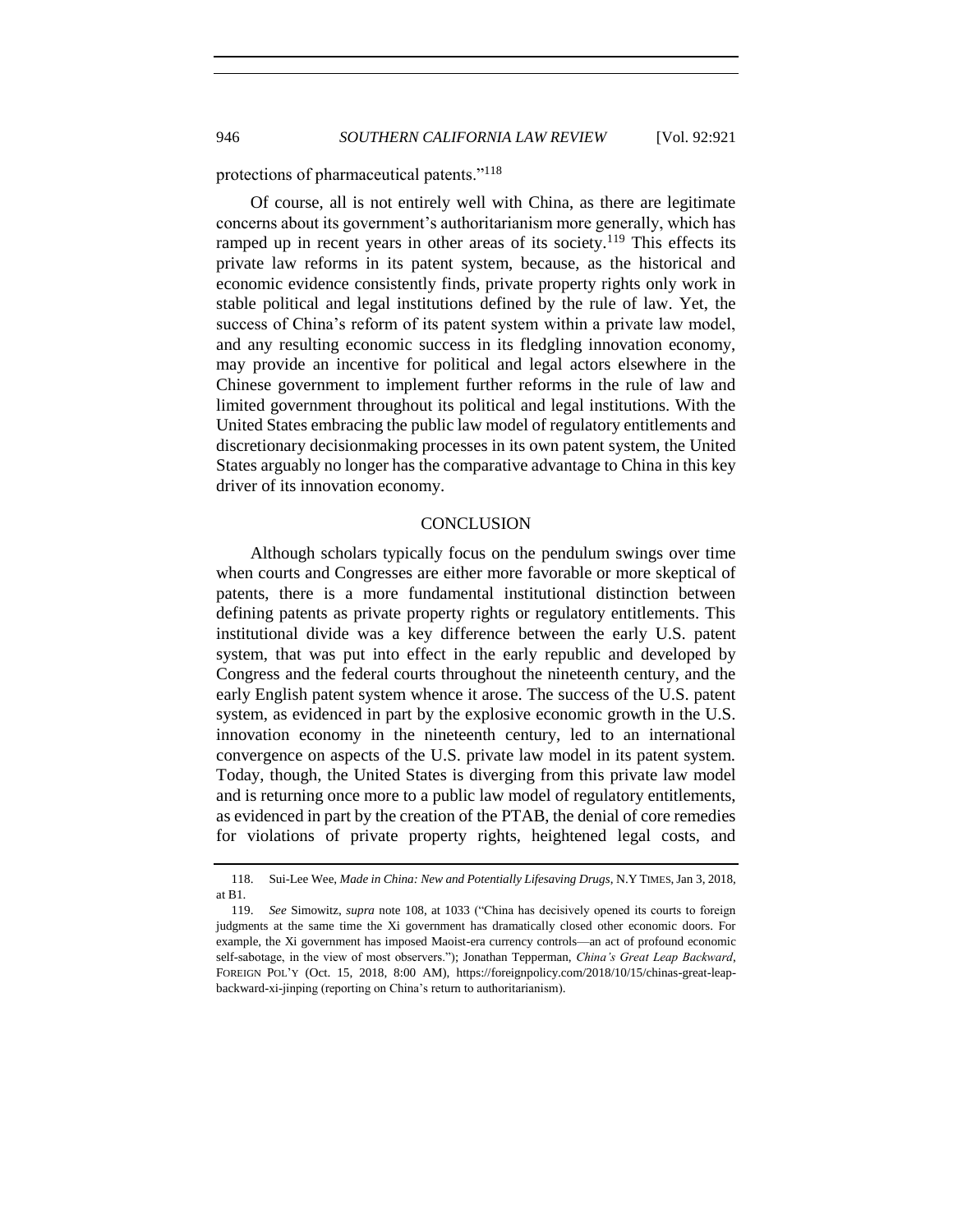devaluing of patent rights in the marketplace. Other jurisdictions, such as China, are diverging from the United States today in implementing the private law model for their patent systems. Given the substantial historical and economic evidence correlating private law models of patent systems with innovation and economic growth, this divergence between the United States and other countries today is concerning.